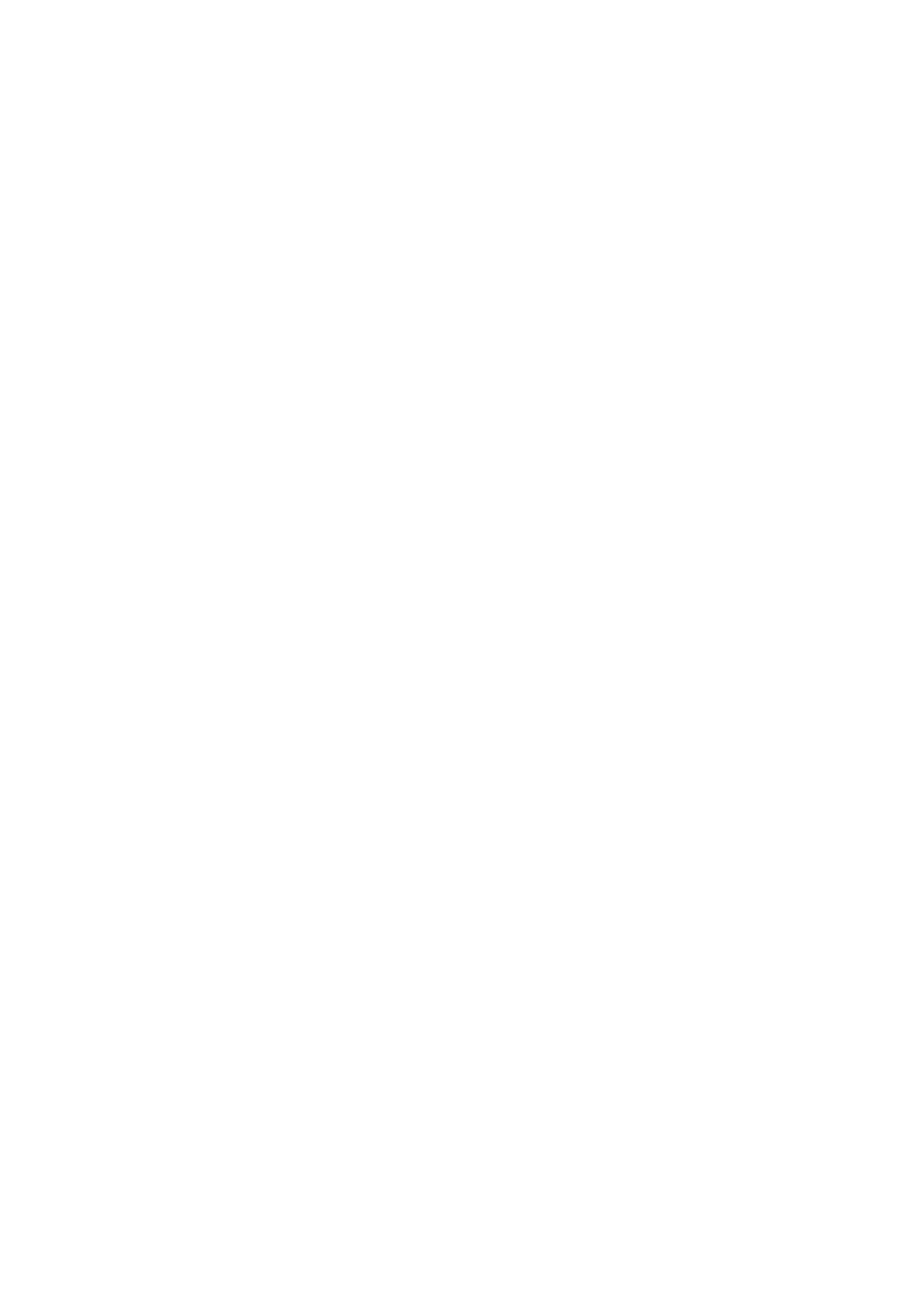# **Table of Contents**

| <b>List of Figures</b> |                                                                                  | 4  |
|------------------------|----------------------------------------------------------------------------------|----|
|                        | <b>List of Abbreviations</b>                                                     | 5  |
| <b>Summary</b>         |                                                                                  | 6  |
| 1                      | <b>Introduction</b>                                                              | 8  |
| $\overline{2}$         | Size of the Social Climate Fund and distribution between Member<br><b>States</b> | 9  |
| 2.1                    | <b>ETS 2 revenues and Social Climate Fund</b>                                    | 10 |
| 2.2                    | Vulnerable households (and mobility users)                                       | 16 |
| 2.3                    | CO <sub>2</sub> costs for households                                             | 18 |
| 3                      | Investment needs: Estimation based on the example of heat pumps                  | 23 |
| 4                      | <b>Eligibility and monitoring</b>                                                | 27 |
| 4.1                    | <b>Climate Aspects</b>                                                           | 27 |
| 4.2                    | <b>Social Aspects</b>                                                            | 28 |
| 4.2.1                  | Comparison with other funding schemes within the Common Provision                | 29 |
| 4.2.2                  | Approaches in Member States                                                      | 29 |
| 4.2.3                  | Recommendation for social aspects                                                | 31 |
| 5                      | <b>Conclusions and Recommendations</b>                                           | 32 |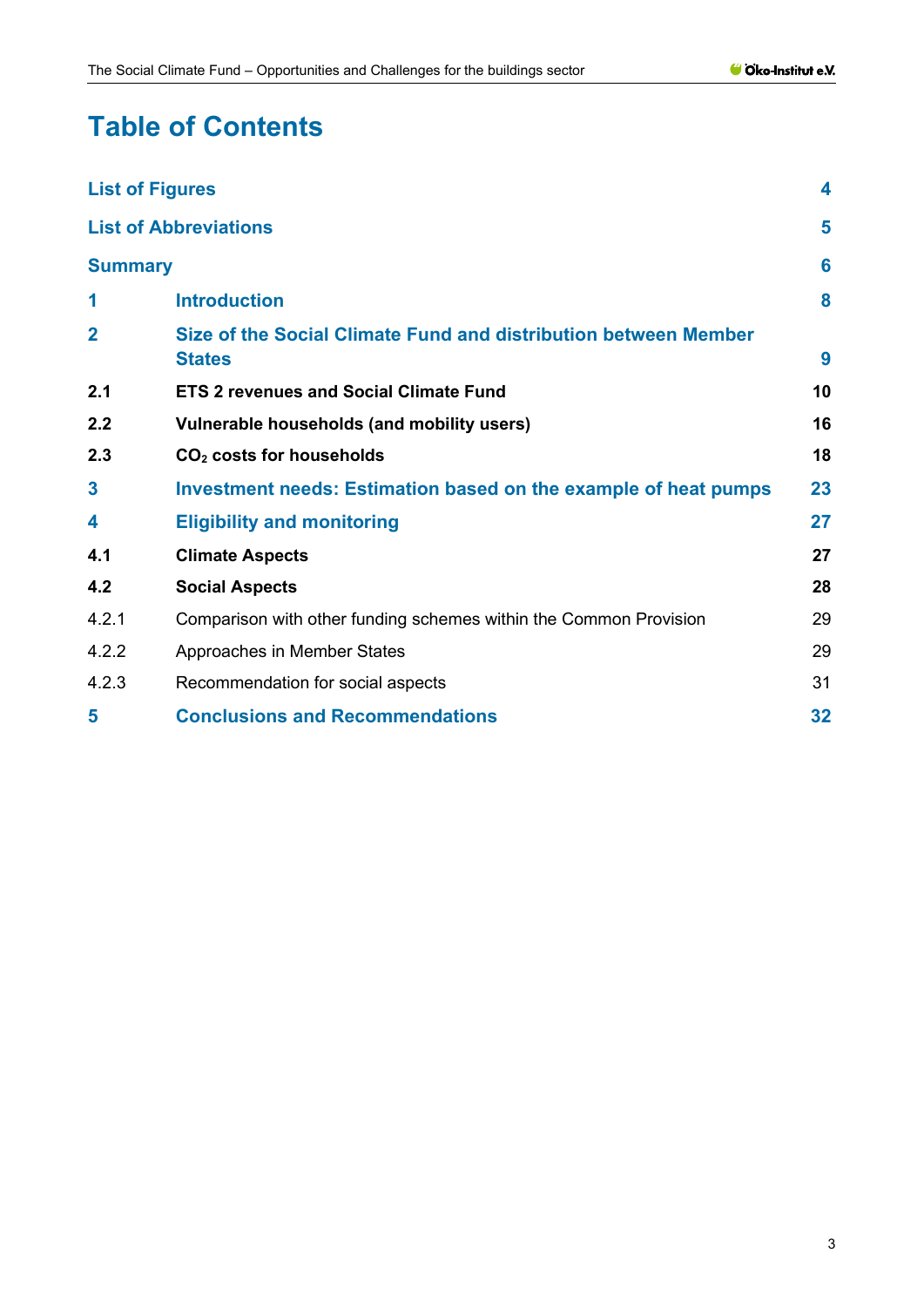# <span id="page-3-0"></span>**List of Figures**

Figure 1 Price projection for the emissions trading scheme for land transport and buildings (ETS 2) [11](#page-10-0)

Figure 2 Revenue allocation with fixed amount of SCF and fixed ratio of SCF at different  $CO<sub>2</sub>$ price assumptions  $(2025/26 - 2032)$  12

Figure 3 Revenue allocation to Member States under different  $CO<sub>2</sub>$  price assumptions with fixed [total amount for SCF at 72.2 billion euro \(2025/2026-2032\)](#page-12-0) 13

Figure 4 Per capita revenue allocation to Member States under different  $CO<sub>2</sub>$  price assumptions [with fixed total amount for SCF](#page-12-1) 13

Figure 5 Current proposal: 72.2 billion euro (= 25% ETS 2 revenues to SCF) at 50 euro/t  $CO<sub>2</sub>$  14

Figure 6 [Mean net equivalent income per year across Member States and income quintiles](#page-14-0) 15

- Figure 7 [Energy poverty indicators according](#page-16-0) to the Energy Poverty Observatory 17
- Figure 8 Share of household  $CO<sub>2</sub>$  costs in total consumption expenditure ( $CO<sub>2</sub>$  price at 50 euro/t  $CO<sub>2</sub>$  18
- Figure 9 Share of household  $CO<sub>2</sub>$  costs for heating by income quintile  $(CO<sub>2</sub>$  price at 50 euro/t  $CO<sub>2</sub>$  19
- Figure 10 Share of household  $CO<sub>2</sub>$  costs for heating by income quintile ( $CO<sub>2</sub>$  price at 110 euro/t  $CO<sub>2</sub>$ ) 20
- Figure 10 Transport- and heat-related  $CO<sub>2</sub>$  [costs for vulnerable households at different prices](#page-20-0) 21
- Figure 11 Maximum SCF allocation and  $CO<sub>2</sub>$  costs for vulnerable households at different prices 21

|  | Figure 12 Yearly compensation and heat pump investment support needs for EU27 | 24 |  |
|--|-------------------------------------------------------------------------------|----|--|
|--|-------------------------------------------------------------------------------|----|--|

[Figure 13 Average yearly compensation and heat pump investment support needs for EU27](#page-24-0) 25

[Figure 14 Average yearly support needs per MS including investment needs for heat pumps](#page-25-0)  [considering an exchange rate of 3%](#page-25-0) 26

[Figure 15 Average yearly support needs per MS including investment needs for heat pumps](#page-25-1)  [considering an exchange rate of 7%](#page-25-1) 26

[Figure 16 Selected funding schemes specifically targeting low-income households](#page-29-0) 30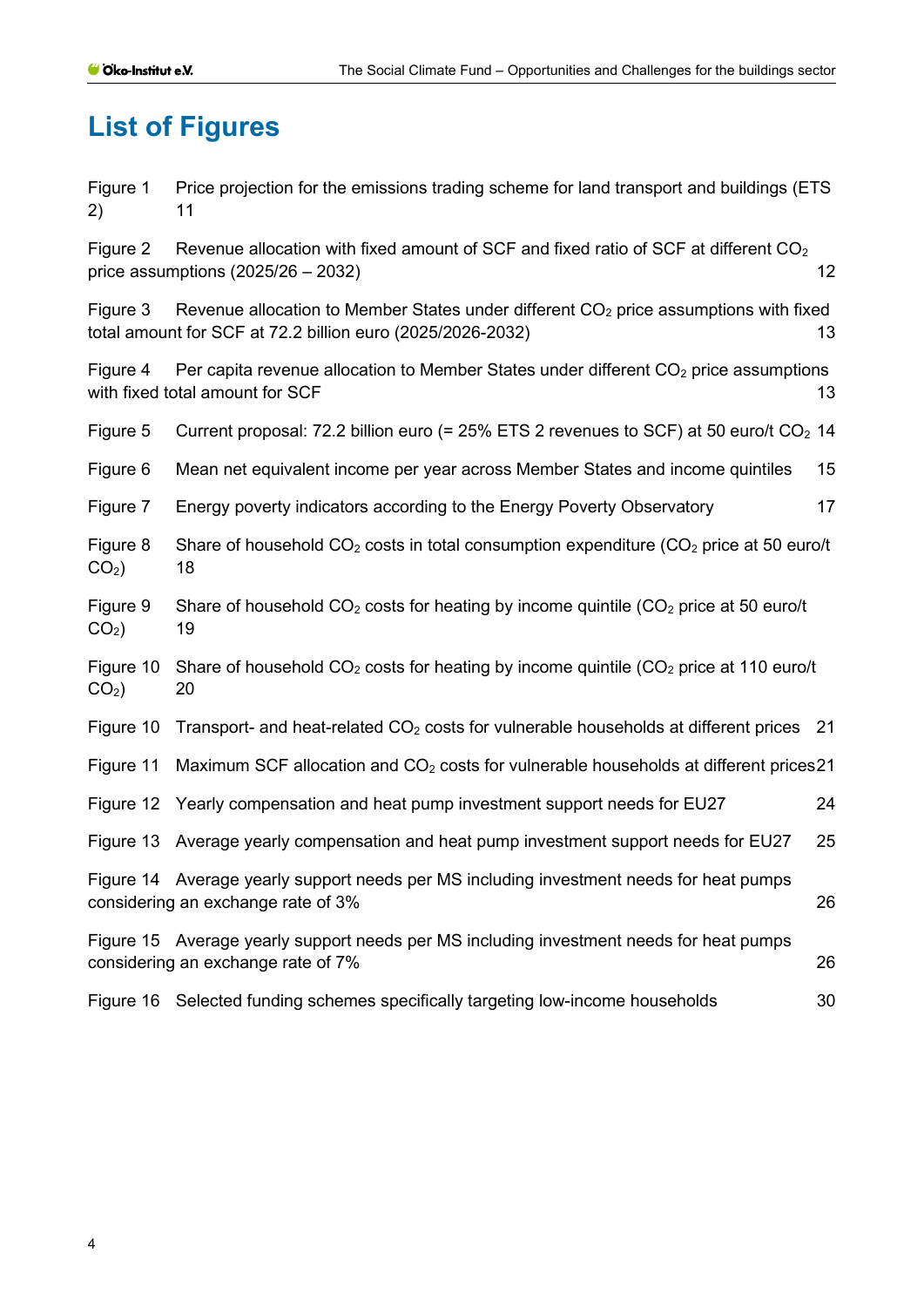# <span id="page-4-0"></span>**List of Abbreviations**

| CO <sub>2</sub> | Carbon dioxide                   |
|-----------------|----------------------------------|
| <b>DNSH</b>     | Do no significant harm           |
| <b>GHG</b>      | Greenhouse gas                   |
| <b>ETS</b>      | <b>Emission Trading System</b>   |
| <b>NECP</b>     | National Energy and Climate Plan |
| <b>RR</b>       | Recovery and Resilience          |
| <b>SCF</b>      | Social Climate Fund              |
| <b>SCP</b>      | Social Climate Plan              |
| t               | tonnes                           |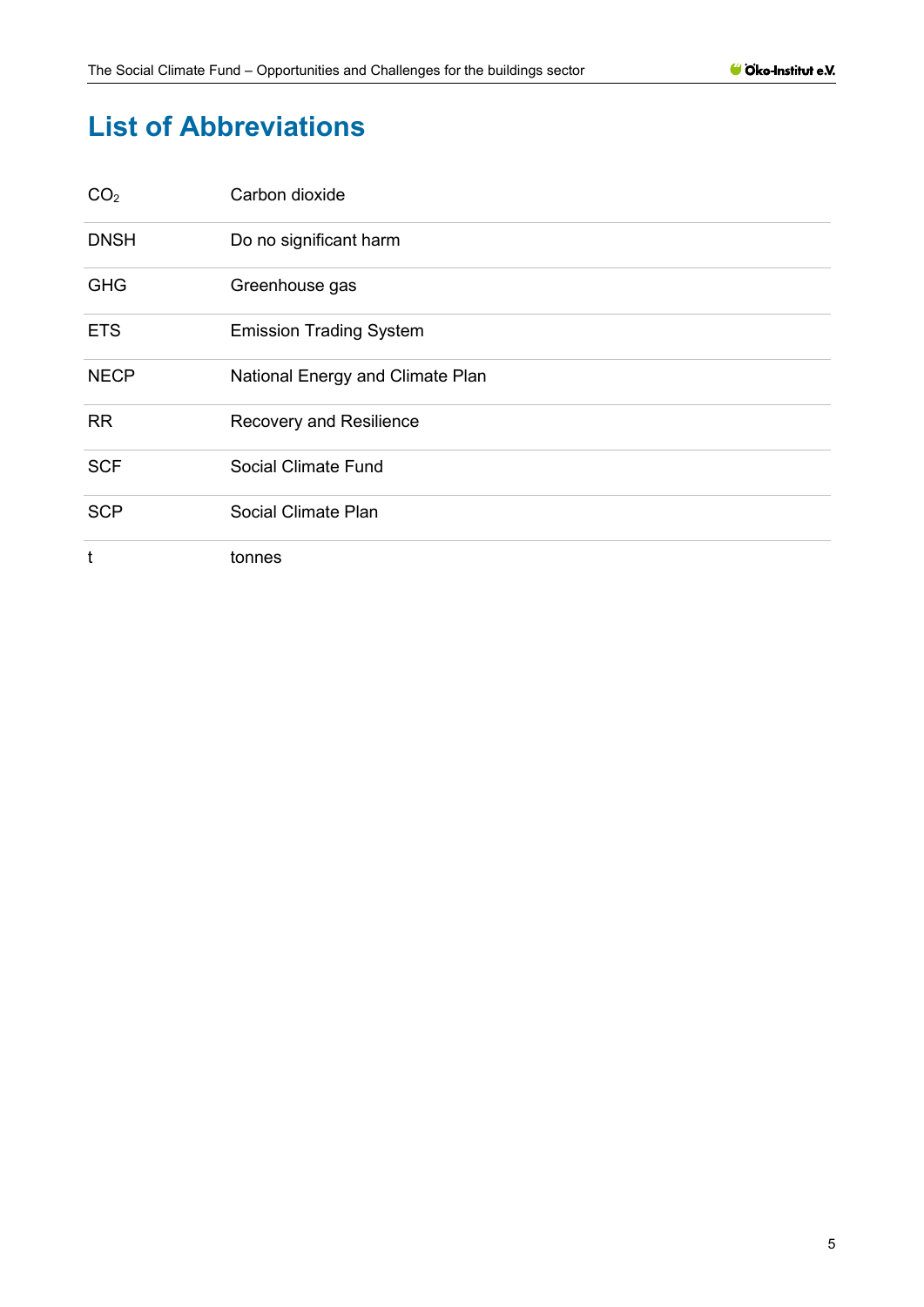#### <span id="page-5-0"></span>**Summary**

In July 2021, the European Commission published a proposal for a Social Climate Fund (SCF) to be established in parallel with the proposed extension of emissions trading to the buildings and road transport sectors (European Commission (EC) 2021a). Mobilizing €72.2 billion for the period 2025-2032, the aim of the SCF is to address social impacts that arise from this new system, by 1) financing temporary direct income support for vulnerable households and 2) supporting measures and investments that reduce emissions in the two sectors and as a result reduce costs for vulnerable households, micro-enterprises, and transport users.

The objective of this study is to analyse the SCF proposal with respect to the following questions Is the SCF designed to fulfill this promise? Is the budget allocated in a solidary way across Member States reflecting the needs of Members States? And: will the SCF actually help to support investment in low carbon technologies for vulnerable groups? How can the EU ensure that targeted support is provided to vulnerable groups across the Member States?

To shed light on these questions, this study takes a deeper look into some aspects of the Social Climate Fund proposal.

#### **Size and allocation of the Social Climate Fund**

The Social Climate Fund presents an important solidarity element for distribution of auctioning revenues. It redistributes auctioning revenues to low-income Member States which have lower purchasing power parity and are significantly more affected per unit of energy carrier by a uniform EU-wide carbon price from the ETS 2.

The share of the Social Climate Fund in total auctioning revenues is about 25% at a price of 50 Euros/t CO2 but significantly declines with rising carbon prices if the absolute budget for the Social Climate Fund remains fixed at 72.2 billion euros. This implies that relatively lower funding would be available to support vulnerable groups. The Social Climate Fund should thus not be a pre-fixed amount but rather be a specific and sufficient share of auctioning revenues to ensure sufficient funding with rising carbon prices

The definition of vulnerable groups is key to assess whether size of the Social Climate Fund is sufficient for investment support and direct income support for vulnerable households. A definition is needed to identify the number of vulnerable households in each Member States and to establish tailor-made measures that those households can apply for. A uniform EU-wide definition of vulnerable groups is missing. In this study, we use the "at-risk-of-poverty"-indicator as a proxy for identifying vulnerable households.

While the CO<sub>2</sub> price puts the same additional cost on a unit of fossil fuels in each Member State, the additional burden itself further depends on the amount of fossil fuels used. Lower income countries generally use less energy and emit less  $CO<sub>2</sub>$  than higher income Member States. At the same time, lower income Member States have lower overall consumption expenditure and lower purchasing power. Thus, in relation to consumption expenditure (or income) the additional burden is more pronounced for lower income Member States.

The analysis shows that lower income households, especially in lower income Member States, are substantially more affected by  $CO<sub>2</sub>$  related costs than higher income households. With higher carbon prices, this effect becomes even more pronounced. Heating related  $CO<sub>2</sub>$  costs affect vulnerable households more than transport related  $CO<sub>2</sub>$  costs. The pattern is different for households with higher income where transport related  $CO<sub>2</sub>$  costs have a higher share. The size of the Social Climate Fund is in principle sufficient to compensate vulnerable households for their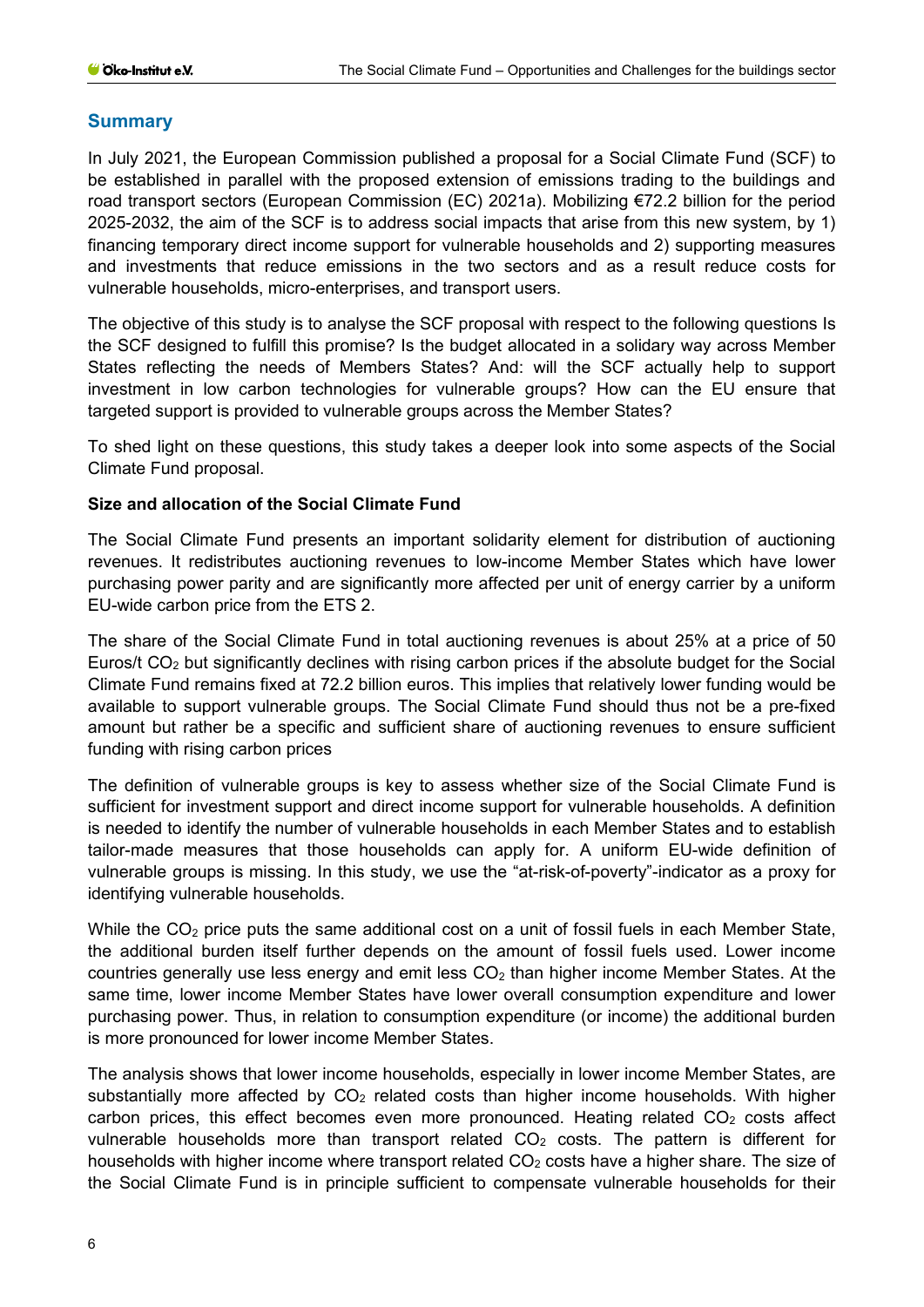$CO<sub>2</sub>$  costs. This is the case for all Member States at low carbon prices and for low-income Member States also at higher carbon prices.

However, the key purpose of the Social Climate Fund is to not compensate households for additional costs but to provide support for investment to reduce emissions and relieve the  $CO<sub>2</sub>$ related burden. This will ensure that  $CO<sub>2</sub>$  costs for vulnerable households will be lower or not occur in the first place and households will be more resilient to future price increase.

#### **Investment needs**

We assess investment needs for replacing fossil heating systems by heat pumps in vulnerable households. The investment needs for each Member State depend on the share of fossil heating, the investment costs of the heating equipment as well as the replacement rate. Even in the most optimistic scenario the complete replacement of fossil heating systems by heat pumps would need 14 years. We assume that funding from the SCF is used to cover total costs for a heat pump, so that it is guaranteed that vulnerable households can afford the investment in a heat pump system and have stronger incentives to replace their fossil system and contribute to a high exchange rate. An early start for heating replacement reduces the need for compensation through direct income support. Incentivising high replacement rates from fossil to renewable heating systems increases support needs in the short term but is the right approach for long-term impact on emissions.

Whether funding from the SCF is sufficient can only be answered partly as investment needs in building insulation and transport are not part of this study. But it can be seen that even with an optimistic replacement rate of 7%, low-income Member States would only need between 5% and 36% of the allocated SCF budget to compensate the investment in heat pumps and  $CO<sub>2</sub>$  costs, while for several high-income MS the budget is reached or extended.

#### **Eligibility and monitoring**

The Social Climate Fund needs to provide a strong framework to ensure that the funding is used for measures that effectively support the decarbonisation of heating and transport and that it is directed specifically at vulnerable households: Investment support provided through the Social Climate Fund must be directed at replacing fossil heating with renewables and supporting deep renovations as defined in the Energy Performance of Buildings Directive. This criterion needs to be clearly formulated and monitored, as several Member States still provide funding for fossil heating.

A clear framework is needed to ensure that funding is targeted at vulnerable households. The SCF needs to provide clear criteria to operationalise vulnerability and to ensure that funding is directed at these households. As situations in Member States vary significantly, definitions of vulnerability might work better on Member State level rather than aiming at an EU-wide definition. The SCF framework can draw upon experiences with national programmes addressing vulnerable households, where eligibility is mainly defined based on income and/or linked to social welfare. Next to support for vulnerable households living in their own buildings, rented households need to be addressed.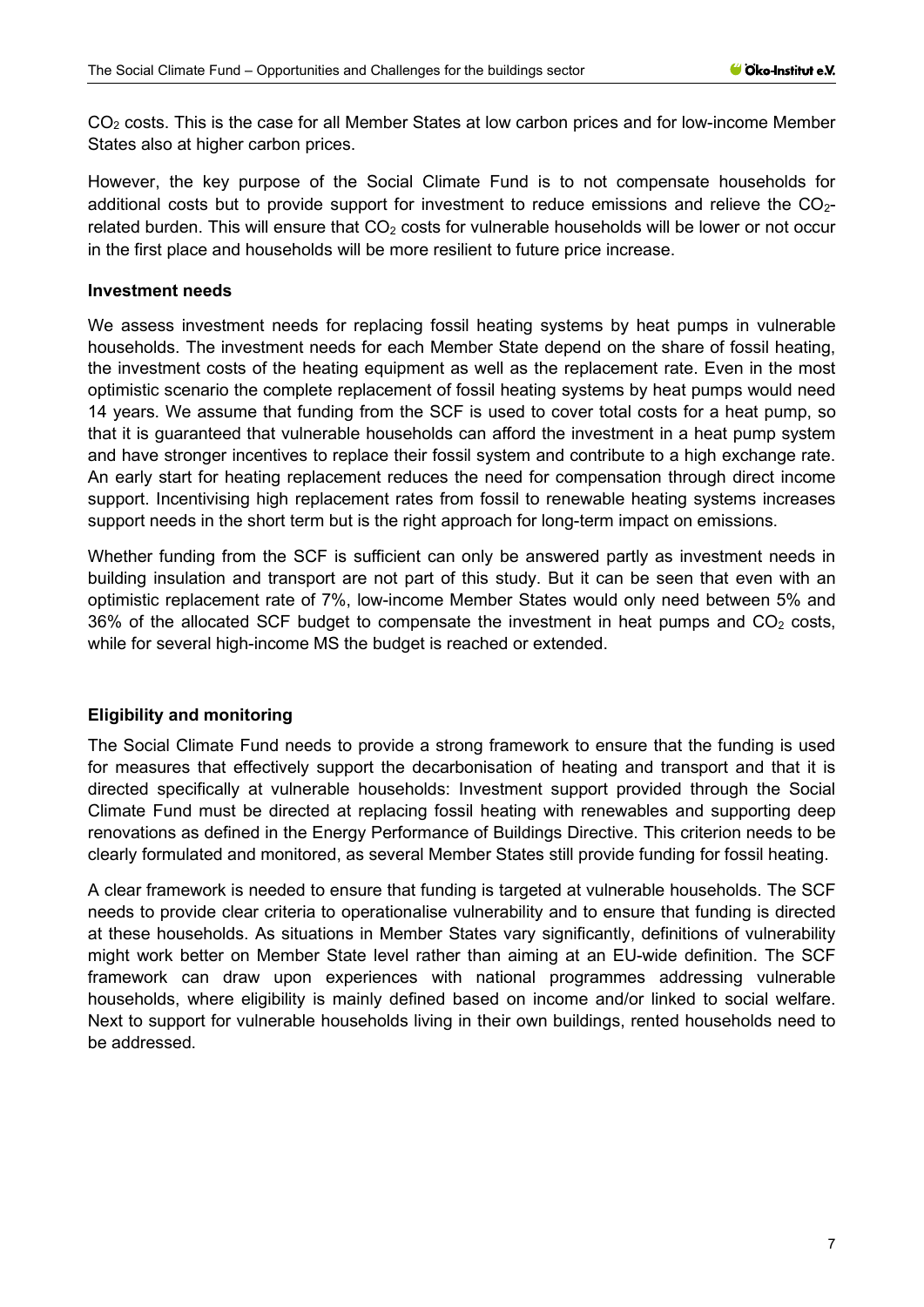#### <span id="page-7-0"></span>**1 Introduction**

In July 2021, the European Commission published a proposal for a Social Climate Fund (SCF) to be established in parallel with the proposed extension of emissions trading to the buildings and road transport sectors (ETS 2) (European Commission (EC) 2021a). Mobilising €72.2 billion for the period 2025-2032, the aim of the SCF is to address any social impacts that arise from this new system, by 1) financing temporary direct income support for vulnerable households and 2) supporting measures and investments that reduce emissions in the two sectors and as a result reduce costs for vulnerable households, micro-enterprises, and transport users.

The impact assessment for the revision of the Emissions Trading System (ETS) Directive found that emissions trading for buildings will not affect households equally but would likely have a regressive impact on disposable income, as low-income households tend to spend a greater proportion of their income on heating. However, if cost-effective investments are realised, energy expenditure can be reduced despite price increases. With the SCF providing targeted support for lower-income households, the regressive effect of the ETS 2 can be translated into a progressive effect.

It is therefore important to understand how the SCF should be designed to support these investments. In this way, the revenues raised by the ETS for buildings and road transport could stimulate climate action while addressing social or distributional impacts of carbon pricing, which in itself should also contribute to the shift towards less carbon-intensive fuel use.

This study critically examines the SCF proposal with respect to its budget and Member State allocation, its size and its ability to support investment in low carbon technologies for vulnerable households. Furthermore, it considers eligibility criteria for funding schemes to reach desired target groups as well as monitoring requirements of such an approach. The study provides recommendations for an SCF that is socially just by design and that can trigger genuine structural reforms with lasting positive impact on the energetic quality and heating systems of European citizen's homes.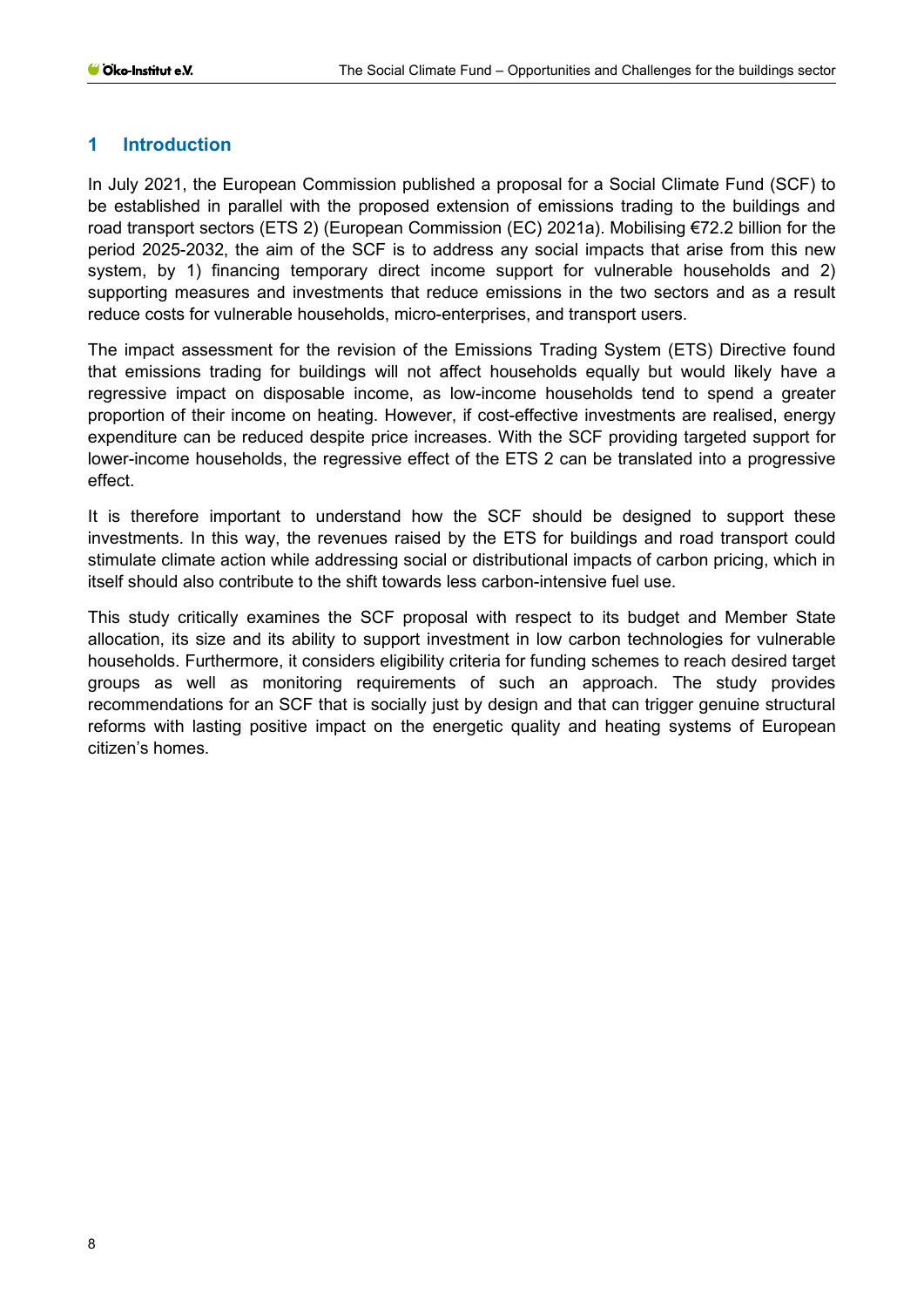# <span id="page-8-0"></span>**2 Size of the Social Climate Fund and distribution between Member States**

#### **Key findings of this chapter**

- The Social Climate Fund presents an important solidarity element for distributing auctioning revenues. The Social Climate Fund will redistribute auctioning revenues to low-income Member States which have lower purchasing power parity and are significantly more affected by a uniform EU-wide carbon price in the ETS 2.
- To keep the solidarity component, the Social Climate fund should not be a pre-fixed amount of 72.2 billion euro but rather be a specific share of total revenues. A fixed amount as currently foreseen in the Social Climate Fund proposal implies a lower share of revenues with rising  $CO<sub>2</sub>$ prices.
- The definition of vulnerable groups is key to assess whether the size of the Social Climate Fund is sufficient for investment support and compensation towards vulnerable households. A definition is needed to identify the number of vulnerable households in each Member State and to design measures that these households can apply for.
- Heating-related  $CO<sub>2</sub>$  costs affect vulnerable households more than transport-related  $CO<sub>2</sub>$  costs as they constitute a higher share of vulnerable households' expenditures. The pattern is different for households with higher income where transport-related  $CO<sub>2</sub>$  costs have a higher share in their expenditures.
- The size of the Social Climate Fund is in principle sufficient to compensate vulnerable households for their  $CO<sub>2</sub>$  costs, at least at low  $CO<sub>2</sub>$  prices. However, more importantly, the Social Climate Fund is designed to support investment in climate-friendly technology so that  $CO<sub>2</sub>$ related costs for vulnerable households decline and households become resilient towards rising prices.

According to Article 9 of the proposal for the Social Climate Fund (SCF) the financial envelope for the implementation of the SCF shall be 23.7 billion euro for the years 2025 to 2027 and 48.5 billion euro from 2028 to 2032 (European Commission (EC) 2021a). Over the two timespans, the financial envelope amounts to 72.2 billion euro. A maximum financial allocation per Member State (MS) is specified in Annex II of the proposal, the calculation scheme for the allocation key is specified in Annex I. As outlined in Article 13, Member States may submit a request for financial allocation up to the maximum to implement their Social Climate Plans.

The Social Climate Fund is supposed to be financed through auctioning revenues from the emissions trading scheme for buildings and land transport (ETS 2). While the amount foreseen for the Social Climate Fund is fixed at an overall amount of 72.2 billion euro for the period 2025-2032, the revenues from the emissions trading scheme depend on the price development which again is highly dependent on complementary policy action at the EU level and at Member States level. The financial envelope of the SCF should, in principle, correspond to 25% of the expected revenues from the inclusion of buildings and road transport into the scope of the ETS Directive.

Within this chapter of the report, we aim to give a better understanding of the planned size and currently envisioned Member State allocation of the Social Climate Fund. We relate the Social Climate Fund to the projected price and revenue development of the Emissions Trading System for buildings and road transport. We further assess the  $CO<sub>2</sub>$  cost burden that would arise for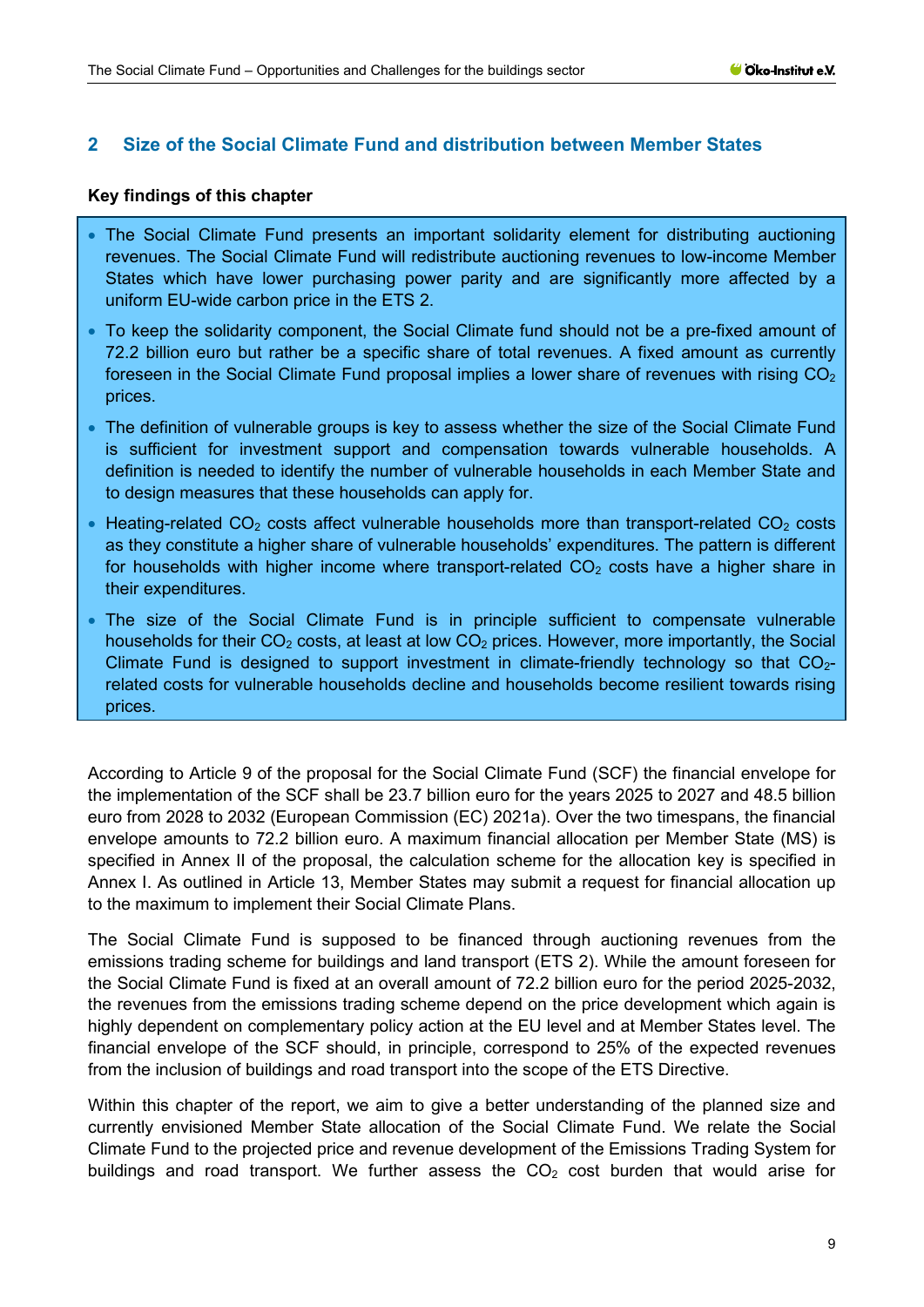vulnerable households (and mobility users) from the ETS 2 and relate these costs to the envelope of the Social Climate Fund.

# <span id="page-9-0"></span>**2.1 ETS 2 revenues and Social Climate Fund**

The amount of revenues that will be generated from auctioning ETS 2 allowances highly depends on the price development within the ETS 2 trading scheme. The Impact Assessment accompanying the proposal for the ETS revision provides a range of price projections for the emissions trading scheme for land transport and buildings (ETS 2) as shown in [Figure 1](#page-10-0) (European Commission (EC) 2021b). Two main scenarios are considered within the Impact Assessment. They differ with respect to the underlying policy mix. The Impact Assessment's mix scenario (IA mix scenario) assumes that a broad mix of policies (regulatory, financial and market-based policies) will be implemented in the effort sharing sectors, so that the ETS 2 plays a moderate role for reaching the targets. This results in a moderate price for the ETS 2, in the range of below 40 to above 50 euro<sub>2020</sub>/t CO<sub>2</sub>. By contrast, another scenario, the IA mix-CP scenario, assumes that the ETS 2 carbon pricing scheme plays a major (thus more important) role for reaching the targets and complementary policies are less pronounced. Consequently, a higher  $CO<sub>2</sub>$  price would result, projected in the Impact Assessment to be between around 60 to well above 80 euro $_{2020}/t$  CO<sub>2</sub>.

Another study by Vivid Economics<sup>[1](#page-9-1)</sup> projects prices in their default scenario (with the cap hitting zero by 2044) to be even higher, rising up to 140 euro<sub>2020</sub>/t CO<sub>2</sub> by 2030. All in all, studies show that price development is very uncertain and highly depends on assumptions about complementary policies and measures that are - or come into place - within building and road transport sectors.

<span id="page-9-1"></span><sup>1</sup> Unpublished study commissioned by Transport & Environment and the ECF, of which the modelling results will be available upon request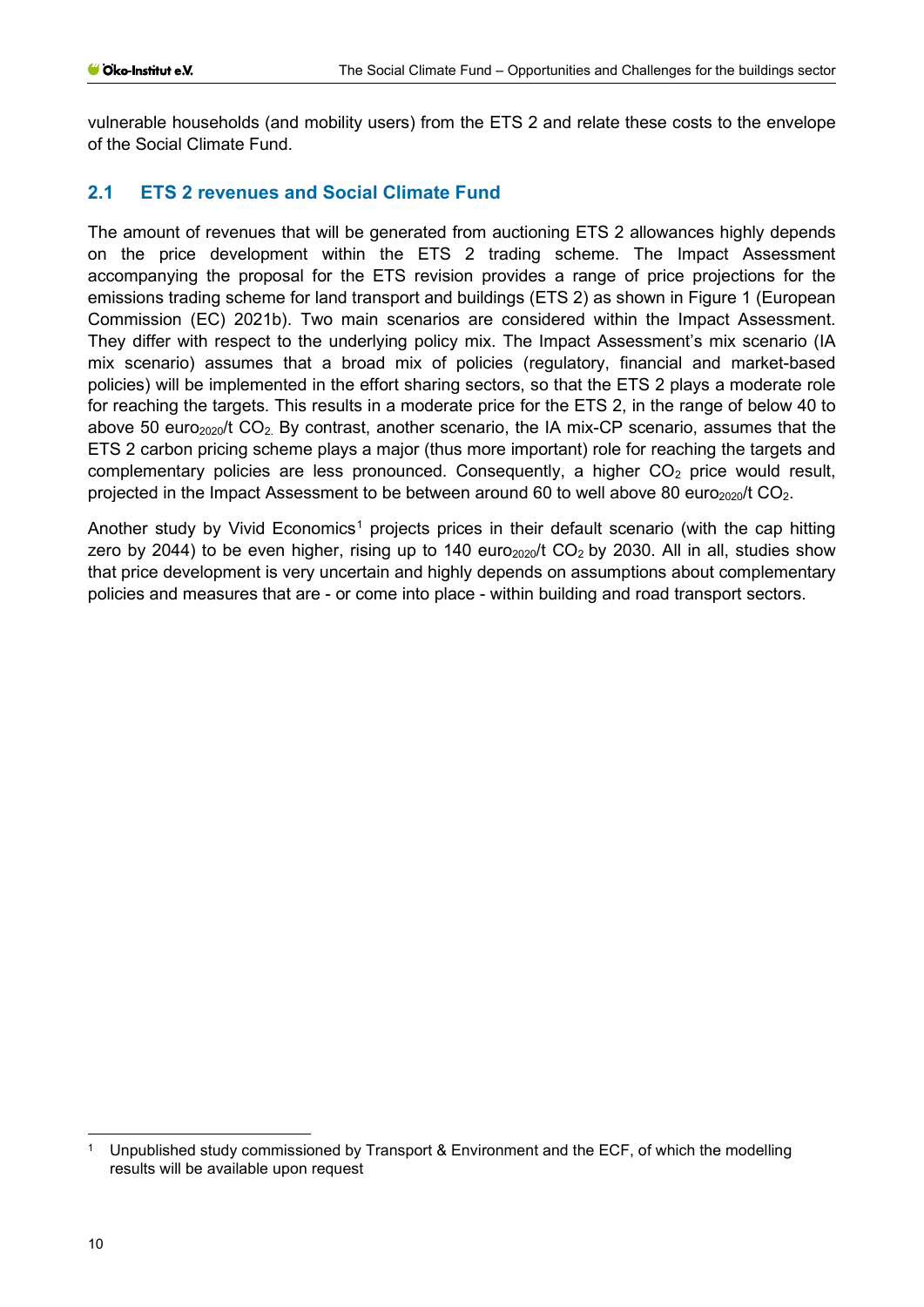#### <span id="page-10-0"></span>**Figure 1 Price projection for the emissions trading scheme for land transport and buildings (ETS 2)**



Source: European Commission (EC) (2021b), Vivid Economics (unpublished)

The calculations for the Social Climate Fund proposal seem to assume an average price of 50 euro/t CO<sub>2</sub>. At this price the amount of 72.2 billion euro corresponds to 25% of the expected auctioning revenues.

As price development is highly uncertain, for our analysis, we consider three average prices for the period up to 2032: 50, 70 and 110 euro/t  $CO<sub>2</sub>$ . Auctioning revenues are calculated based on the cap development outlined in the Impact Assessment as well as in Vivid Economics. For the period 2026-2032, it is estimated that a total of about 5,746 million allowances will be auctioned within the ETS 2, resulting in revenues of about 287 billion euro at an average price of 50 euro/t  $CO<sub>2</sub>$ (amounting to about 400 billion euro for an average price of 70 euro/t  $CO<sub>2</sub>$  and about 630 billion euro assuming an average price of 110 euro/t  $CO<sub>2</sub>$ ).

[Figure 2](#page-11-0) shows how auctioning revenues are envisioned to be used: 150 million allowances will be allocated to the Innovation Fund; the corresponding monetary value will thus increase with higher CO2 prices. A fixed amount of 72.2 billion euro is envisioned for the Social Climate Fund. At a price of 50 euro/t CO2 this corresponds to about 1,444 million emission allowances and about 25% of the total auctioning revenue. With higher  $CO<sub>2</sub>$  prices, the share allocated to the SCF will decrease, corresponding to only 18% of total auctioning revenues at a  $CO<sub>2</sub>$  price of 70 euro/t  $CO<sub>2</sub>$  and 11% at 110 euro/t  $CO<sub>2</sub>$ . [Figure 2](#page-11-0) also shows the amount allocated to the SCF if the share of total revenues is kept at 25% (rather than a fixed amount of 72.2 billion euro). A share of 25% would allow 158 billion euro to be allocated to the SCF if the  $CO<sub>2</sub>$  price is at 110 euro/t  $CO<sub>2</sub>$ .

Remaining revenues for distribution to, and use by, Member States make out the largest part of overall auctioning revenues, ranging from about 200 billion euro at an average price of 50 euro/t  $CO<sub>2</sub>$  to more than 450 billion euro at a price of 110 euro/t  $CO<sub>2</sub>$ .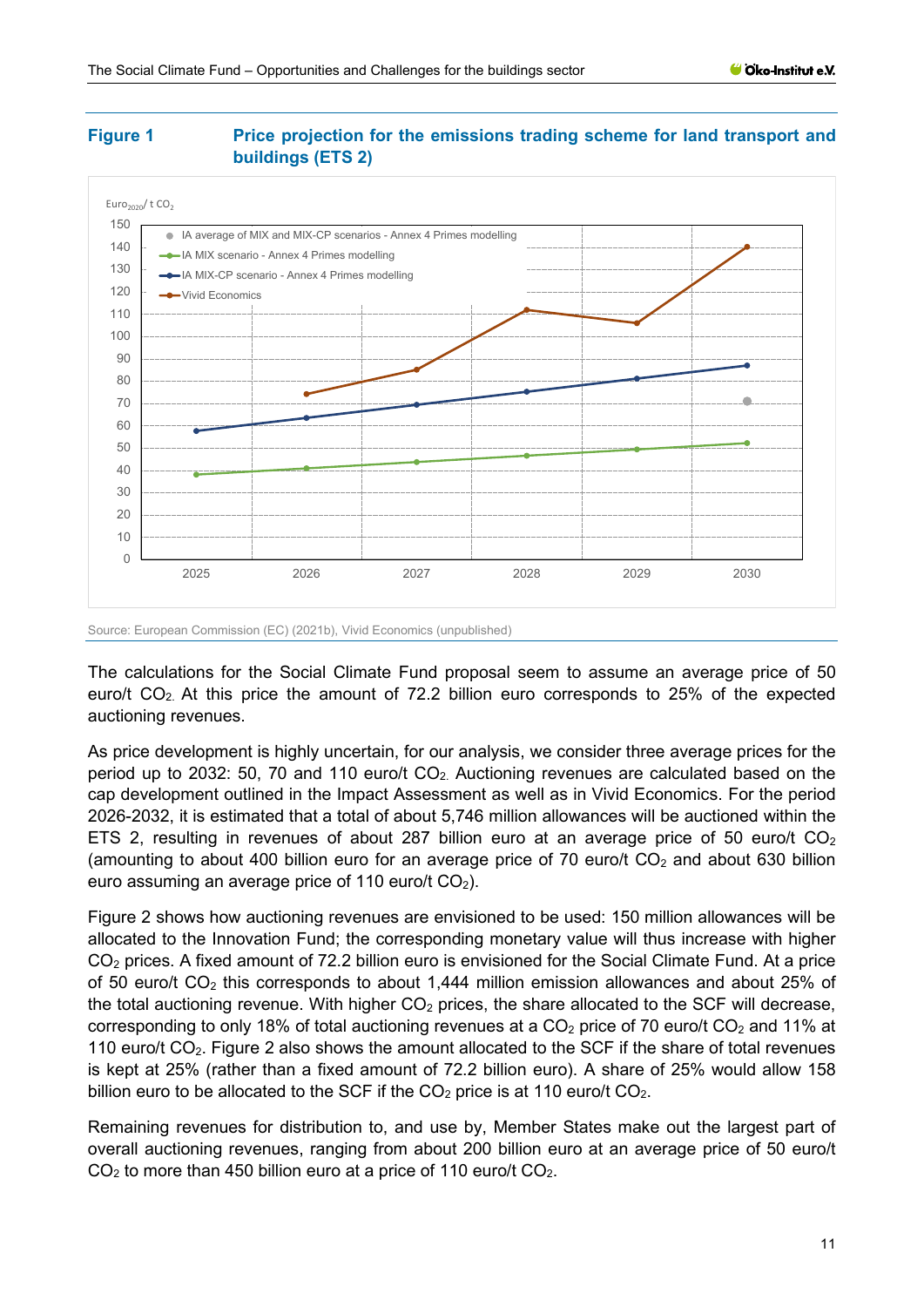<span id="page-11-0"></span>



The distribution of funds from the SCF and remaining auctioning revenues across Member States is shown in [Figure 3](#page-12-0) in absolute values and per capita in [Figure 4.](#page-12-1) The figures show the distribution for a fixed total amount of the SCF at 72.2 billion euro. For each MS the three bars represent different price assumptions: 50, 70 and 110 euro/t  $CO<sub>2</sub>$ . Each bar has two components: a) a yellow one indicating the allocation through the Social Climate Fund and b) a blue one indicating the revenue from the remaining ETS 2 auctioning, the darker blue for a  $CO<sub>2</sub>$  price of 50 euro/t  $CO<sub>2</sub>$ , the lighter blue for 70 and 110 euro/t CO<sub>2</sub>. Member States are sorted by their mean average equivalent income. Remaining revenues are allocated to Member States based on a grandfathering scheme of 2016-2018 average emissions (compare Table 77, European Commission (EC) 2021b).

The figures confirm that redistribution through the SCF works well, as an instrument of redistribution. The amount allocated by the SCF makes out a substantial part of revenues in lower income Member States and is higher in lower income Member States than in higher income Member States. The per capita picture in [Figure 4](#page-12-1) also shows that revenue allocation through the combined approach of SCF and a grandfathering scheme for remaining allowances is relatively balanced across Member States. This is an important aspect as the ETS 2 puts a uniform price on carbon, implying that the  $CO<sub>2</sub>$  cost per unit of energy (litre, kWh) in absolute values is the same for each Member State. To give an example, the absolute  $CO<sub>2</sub>$  cost per litre of gasoline is the same in each country (approximately 15 cents per litre at a  $CO<sub>2</sub>$  price of 50 euro). Given that income levels as well as purchasing power parities and price levels vary greatly across Member States, the  $CO<sub>2</sub>$ cost presents a substantial additional burden on consumers in some Member States and a low burden in others.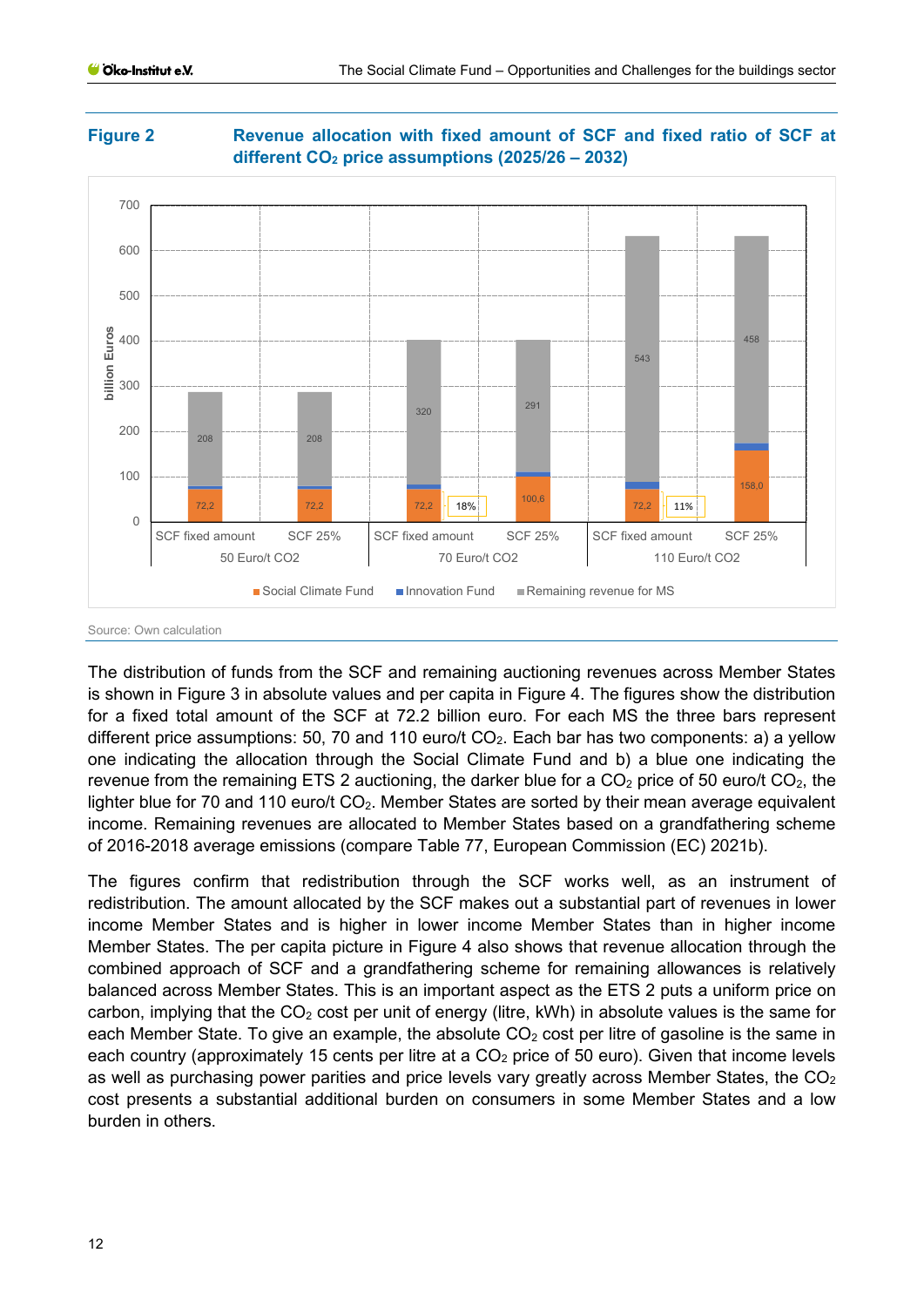# <span id="page-12-0"></span>**Figure 3 Revenue allocation to Member States under different CO<sub>2</sub> price assumptions with fixed total amount for SCF at 72.2 billion euro (2025/2026-2032)**



#### Source: Own calculation based on European Commission (EC) (2021b) and European Commission (EC) (2021a)

#### <span id="page-12-1"></span>**Figure 4 Per capita revenue allocation to Member States under different CO<sub>2</sub> price assumptions with fixed total amount for SCF**



Source: Own calculation based on European Commission (EC) (2021b) and European Commission (EC) (2021a)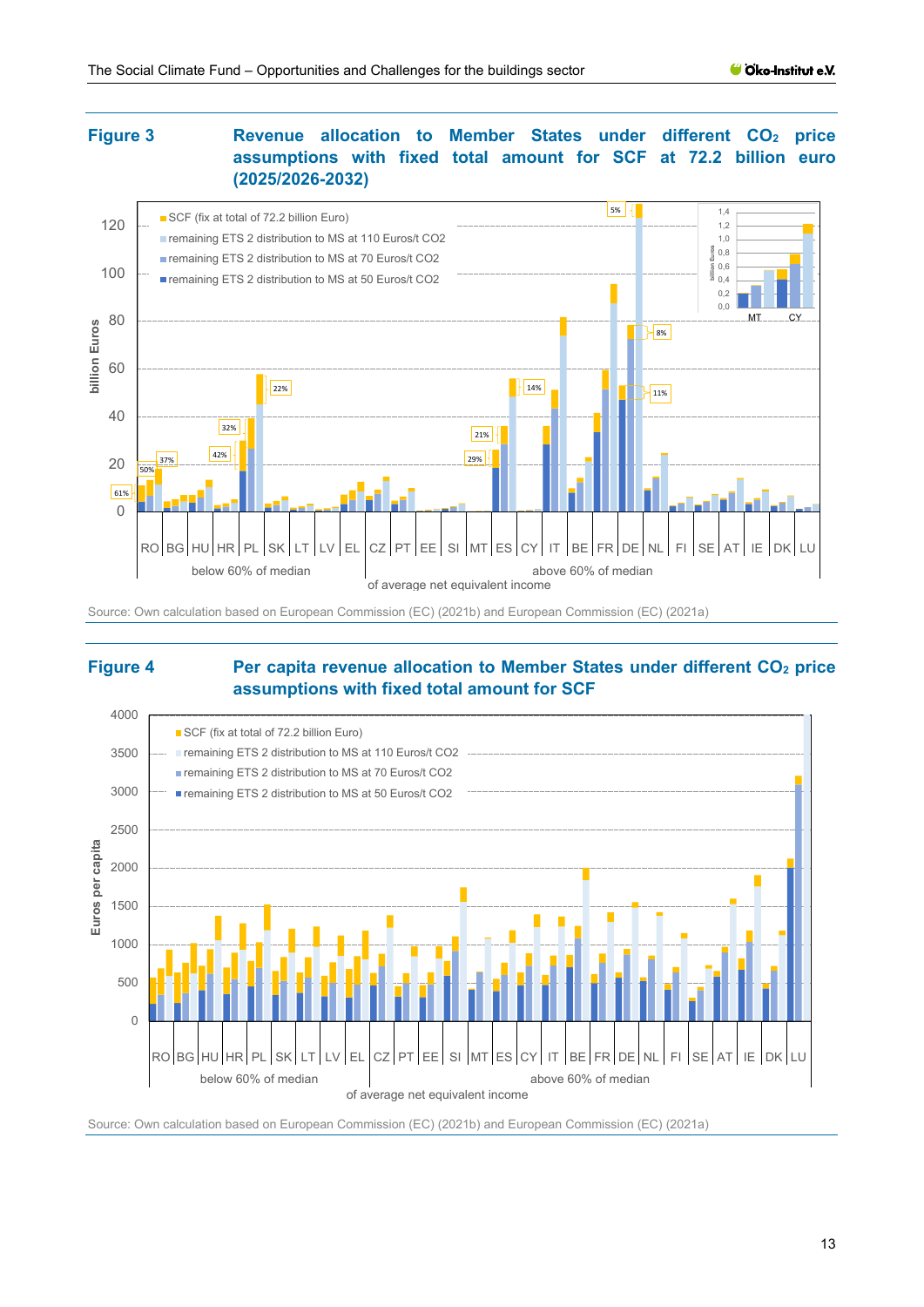[Figure 3](#page-12-0) and [Figure 4](#page-12-1) also show how the redistribution effect across Member States declines for higher carbon prices in case the total amount of the SCF is not adjusted according to the carbon price (as is the case with the fixed amount of 72.2 billion euro). At a price of 110 euro/t  $CO<sub>2</sub>$  higher income Member States benefit substantially more from auctioning revenues than lower income Member States. This is because the share of remaining revenues not allocated to the SCF becomes larger (compare [Figure 2\)](#page-11-0), and remaining revenues are allocated based on historical emissions (period 2016-2018). Such a grandfathering scheme privileges higher income Member States which not only have higher income but also historically show higher emissions. It is as such a no-solidarity scheme. The combined approach of SCF and grandfathering could ensure a fairer approach and a just transition. However, it is important that the SCF is price-adjusted and kept at a share of at least 25% of the expected revenues to ensure its solidarity scheme.

The Impact Assessment accompanying the revision of the ETS Directive illustrates another alternative solidarity scheme for revenue distribution based on the distribution of the effort sharing ambition across MS to reach the 40% overall ESR target (Illustration 2, Table 77 Impact Assessment, European Commission (EC) 2021b). [Figure 5](#page-13-0) compares the two solidarity approaches at a  $CO<sub>2</sub>$  price of 50 euro/t  $CO<sub>2</sub>$ . The left bar for each country illustrates the revenue distribution based on the effort sharing scheme, the right bar shows the combination of SCF and grandfathering allocation. The figure reveals that a number of higher income Member States, such as Belgium, France, Germany, are better off with the currently proposed combination of SCF and grandfathering scheme. For other countries the difference is less pronounced.

### <span id="page-13-0"></span>**Figure 5 Current proposal: 72.2 billion euro (= 25% ETS 2 revenues to SCF) at 50**  euro/t CO<sub>2</sub>



of average net equivalent income

Source: Own calculation based on European Commission (EC) (2021b) and European Commission (EC) (2021a)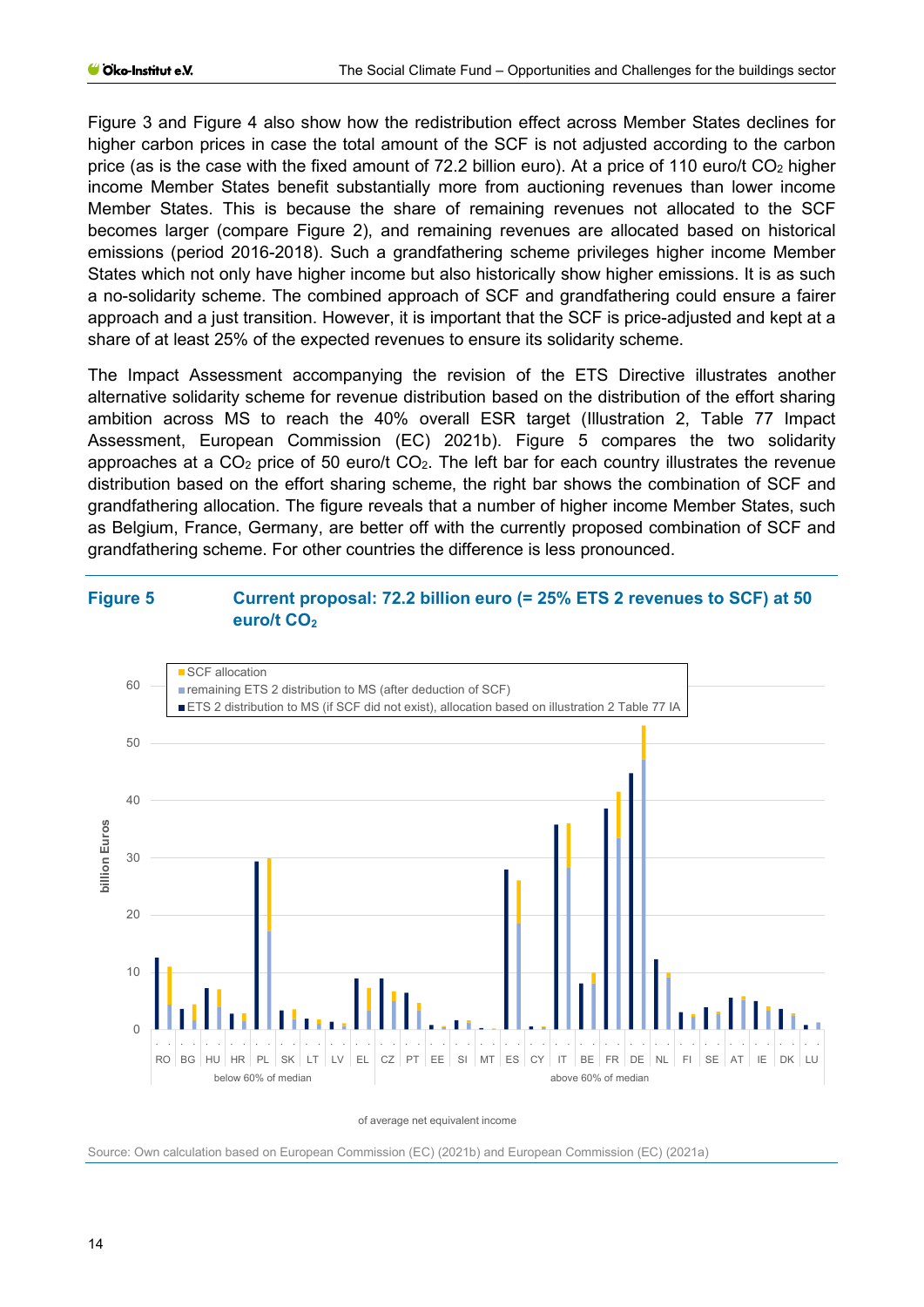As indicated above, a solidarity element is a prerequisite for implementing an EU-wide emissions trading scheme for buildings and land transport. The ETS 2 puts a uniform absolute price on carbon translating to the same additional costs for a unit of energy carrier in each MS (independent of the original cost). This means that in relative terms to their income households or groups in lower income MS per unit of energy are much higher affected.

This is underlined by looking at average income levels for different income quintiles across Member States in [Figure 6.](#page-14-0) It shows large differences in income across Member States, but also within Member States. Most striking: Income levels for the **lowest income** group in wealthier Member States (such as DK, FR, BE, DE) are higher than those for the **highest income** group in poorer Member States (such as RO, BG, HU). While purchasing power varies across Member States and thus affordability of goods and products, the additional cost induced by  $CO<sub>2</sub>$ -pricing is the same for all Member States.<sup>[2](#page-14-1)</sup>

This means a solidarity mechanism is needed in order to share the burden and have a fair distribution among Member States. The Social Climate Fund specifically addresses these issues by simultaneously distributing revenues to lower income Member States and supporting vulnerable groups to relieve their burden. The focus is on supporting energy efficiency and decarbonisation investment for vulnerable groups to reduce emissions and increase their resilience, in addition to providing temporary direct income support.

<span id="page-14-0"></span>



<span id="page-14-1"></span><sup>&</sup>lt;sup>2</sup> For example, 10 euro per ton of CO<sub>2</sub> translate into about 3,12 cents per litre of diesel which would very likely be passed on to consumers and added to the prevalent diesel price within the Member State.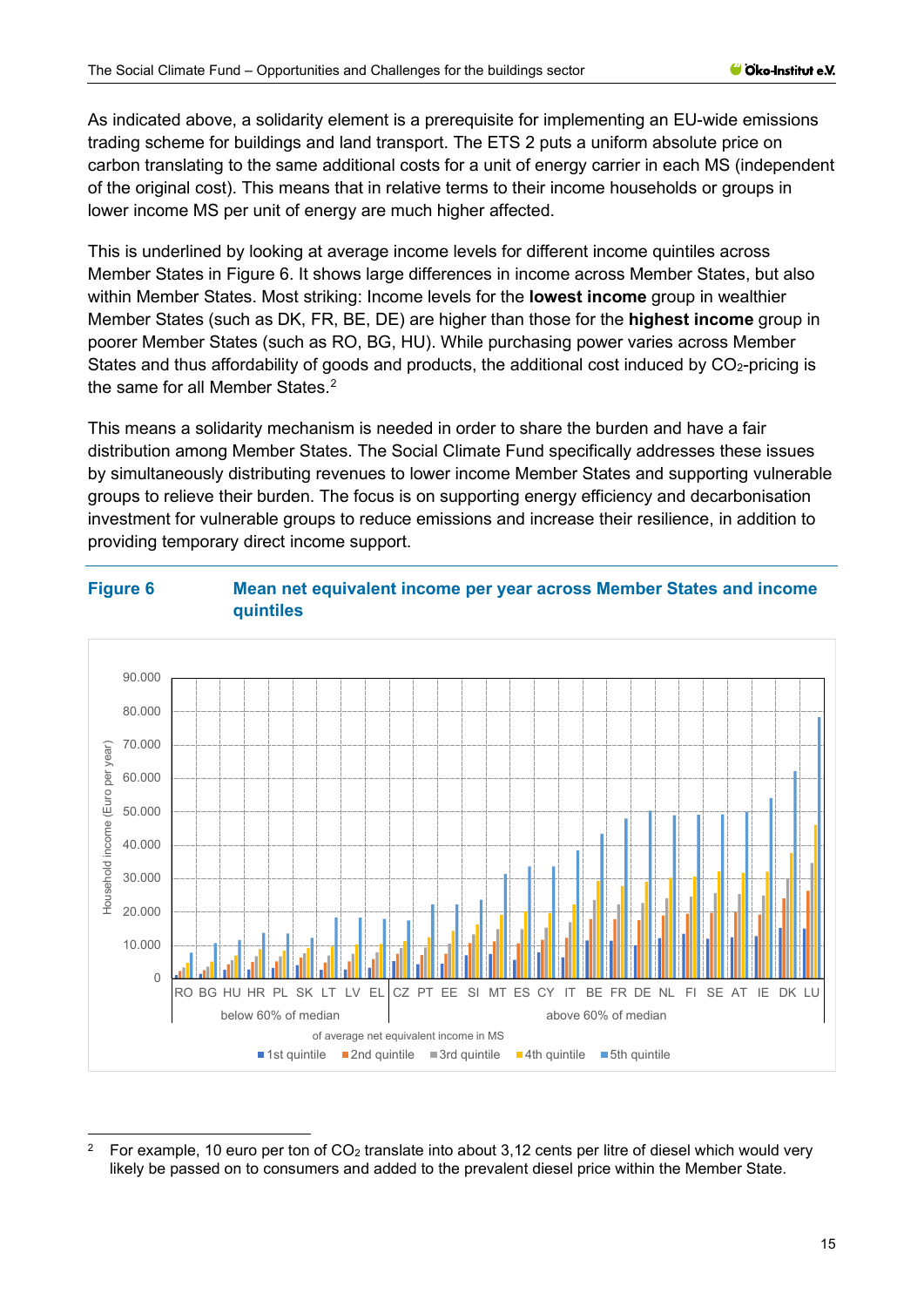Source: Eurostat - Distribution of income by quantiles - EU-SILC and ECHP surveys [ilc\_di01]; Mean and median income by household type - EU-SILC and ECHP surveys [ILC\_DI04]

# <span id="page-15-0"></span>**2.2 Vulnerable households (and mobility users)**

To assess whether the size of the Social Climate Fund is sufficient and whether the proposed allocation of funds ensures a fair transition, it is essential to understand in how far consumers are affected by CO2-related costs and which groups are affected most. A definition of vulnerable groups is needed so that vulnerable groups can be identified and addressed by measures within the Social Climate Plan.

Article 2 of the Social Climate Fund proposal gives a first definition of vulnerable groups:

- (11) 'vulnerable households' means households in energy poverty or households, including lower middle-income ones, that are significantly affected by the price impacts of the inclusion of buildings into the scope of Directive 2003/87/EC and lack the means to renovate the building they occupy;
- (12) 'vulnerable micro-enterprises' means micro-enterprises that are significantly affected by the price impacts of the inclusion of buildings into the scope of Directive 2003/87/EC and lack the means to renovate the building they occupy;
- (13) 'vulnerable transport users' means transport users, including from lower middle-income households, that are significantly affected by the price impacts of the inclusion of road transport into the scope of Directive 2003/87/EC and lack the means to purchase zero- and low-emission vehicles or to switch to alternative sustainable modes of transport, including public transport, particularly in rural and remote areas.

Following the publication of the SCF proposal, discussions evolved around a) the indicators to operationalise these definitions and b) the concrete thresholds to be applied in order to identify "significantly affected" households or micro-enterprises and those that "lack the means".

A variety of stakeholders at various levels of the decision process, including rapporteurs from the European Parliament, NGOs and researchers proposed both indicators and threshold values to identify vulnerable users. One of the more prominent and specific proposals is by the European Parliament rapporteurs Casa and de Lange in their amendments (Casa und deLange 2022). They suggest defining energy poverty and transport poverty as follows:

- **Energy poverty** defined as "households in the lowest income deciles whose energy costs exceed twice the median ratio between energy costs and disposable income after deduction of housing costs".
- **Transport poverty** defined as "households that have a high share of mobility expenditure to disposable income or a limited availability of affordable public or alternative modes of transport required to meet essential socio-economic needs," particularly in remote and rural areas.

While definitions and operationalisation of energy poverty have already been in focus at the European Commission for a number of years (European Commission (EC) 2020b; European Commission (EC) 2020a), transport poverty has received less attention.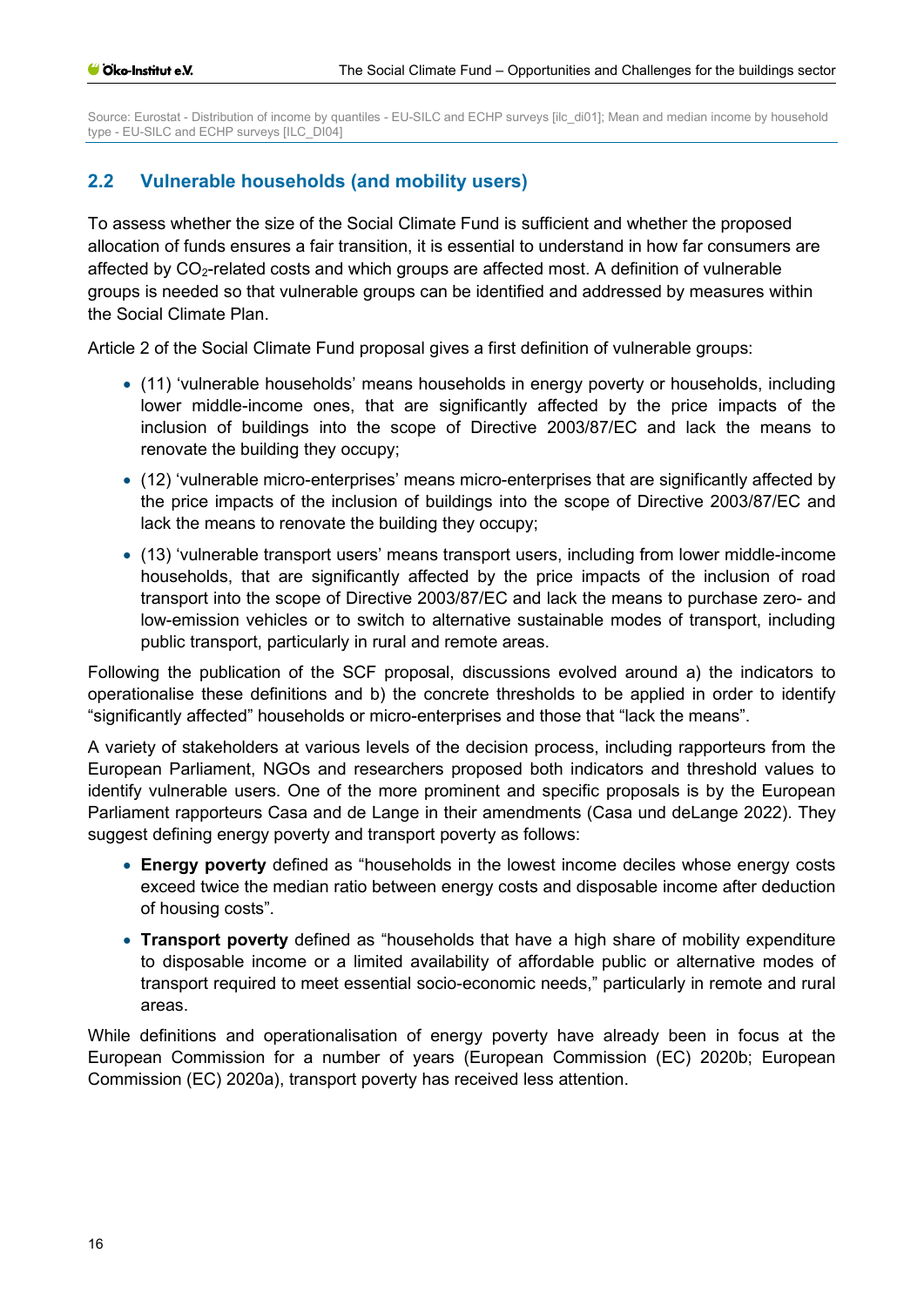Taking a closer look at the indicators laid out in the EU guidance on energy poverty and compiled by the Energy Poverty Observatory<sup>[3](#page-16-1)</sup>, we see that the share of population at risk of energy poverty varies substantially depending on the indicator considered. [Figure 7](#page-16-0) shows five different indicators: 1) arrears on utility bills, 2) inability to keep home warm, 3) low absolute energy expenditure (M/2), 4) high share of energy expenditure in income (2M) and 5) risk of poverty. For exact definitions of these indicators, please refer to the Energy Poverty Observatory website, the Energy Poverty Advisory Hub<sup>[4](#page-16-2)</sup> and European Commission (EC) (2020a). It can be observed that indicators 1 and 2 reveal substantially lower risks of energy poverty for higher income Member States than the expenditure- and income-based indicators 3 and 4. Indicator 5 "risk of poverty" is not directly related to heating energy/electricity consumption or expenditure. It rather provides the share of people with an equivalised disposable income (after social transfer) below the at-risk-of-poverty threshold, which is set at 60% of the national median equivalised disposable income after social transfers. The indicator measures income in comparison to other residents in that country.

# <span id="page-16-0"></span>**Figure 7 Energy poverty indicators according to the Energy Poverty Observatory**



While the focus of our study is on the buildings sector, we still aim to include transport-related CO<sub>2</sub> costs in our assessment. In order not to create a bias towards energy poverty, we use the risk-of-

poverty indicator as a compromise in the following analysis. The risk-of-poverty indicator is also

<span id="page-16-1"></span><sup>3</sup> https://energy-poverty.ec.europa.eu/energy-poverty-observatory/indicators\_de

<span id="page-16-2"></span><sup>4</sup> https://energy-poverty.ec.europa.eu/energy-poverty-observatory/indicators\_de

<span id="page-16-3"></span>It should be noted that public data for the EU SILC based indicators (i.e. inability to keep home warm, arrears on utility bills) as well as EUROSTAT data on the risk of energy poverty is available on an annual basis, while the Households Budget Survey data that is needed for the expenditure-based indicators is updated only every five years. This provides a challenge for identifying vulnerable households in need of support. Energy poverty is very dynamic highly depending on price development and other market-based and non-market-based factors.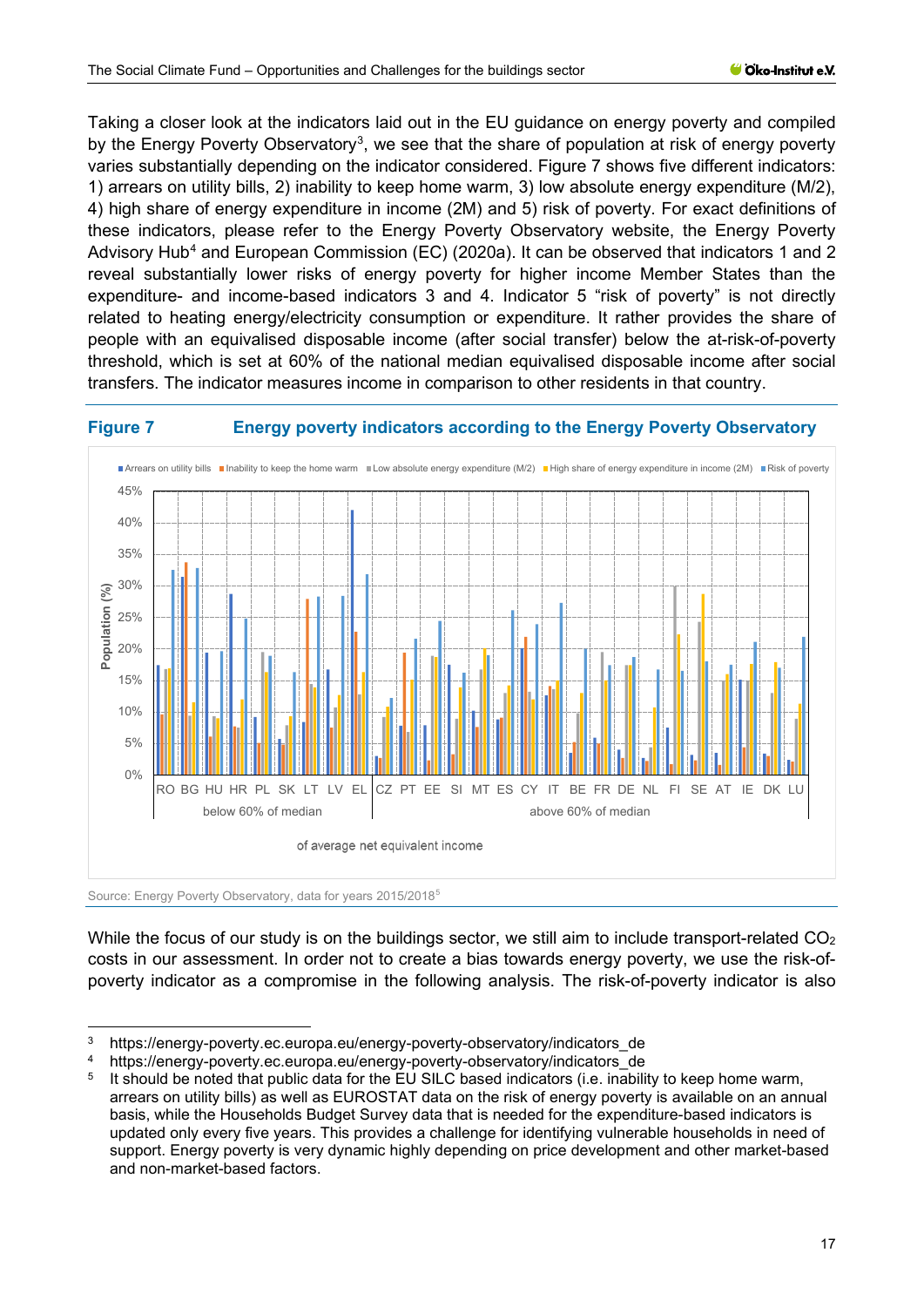included in the allocation key of the Social Climate Fund, as one of a number of factors to define the distribution shares. The indicator is the very right bar in [Figure 7,](#page-16-0) in most countries it is in the higher range compared to the energy poverty indicators.

# <span id="page-17-0"></span>2.3 CO<sub>2</sub> costs for households

While the CO<sub>2</sub> price puts the same additional cost on a unit of natural gas, heating oil, diesel or gasoline in each Member State, the additional burden itself further depends on the amount of fossil fuels used. Lower income countries overall use less energy and emit less  $CO<sub>2</sub>$  than higher income Member States. At the same time, lower income Member States have lower overall consumption expenditure and lower purchasing power. Thus, in relation to consumption expenditure (or income) the additional burden is more pronounced for lower income Member States. [Figure 8](#page-17-1) illustrates this and shows the share in total consumption expenditure that households would spend on  $CO<sub>2</sub>$ related costs if energy consumption patterns remained at 2019 levels. The figure is based on a CO2 price of 50 euro/t CO2.

The share of  $CO<sub>2</sub>$  costs in total consumption expenditure is in the range of 0.2% to 1.1% across Member States. In almost all cases, it is higher in lower income Member States. Except for Belgium, Luxembourg and Poland, transport-related  $CO<sub>2</sub>$  costs make up at least half of the  $CO<sub>2</sub>$ costs. Countries with higher shares of fossil fuel-based heating, e.g. Poland, Hungary, Germany, Belgium, show a more pronounced share of heating-related  $CO<sub>2</sub>$  costs and countries with substantial district heating supply, Sweden, Finland, Denmark, show very low heating-related  $CO<sub>2</sub>$ costs.



#### <span id="page-17-1"></span>**Figure 8 Share of household CO<sub>2</sub> costs in total consumption expenditure (CO<sub>2</sub>) price at 50 euro/t CO2)**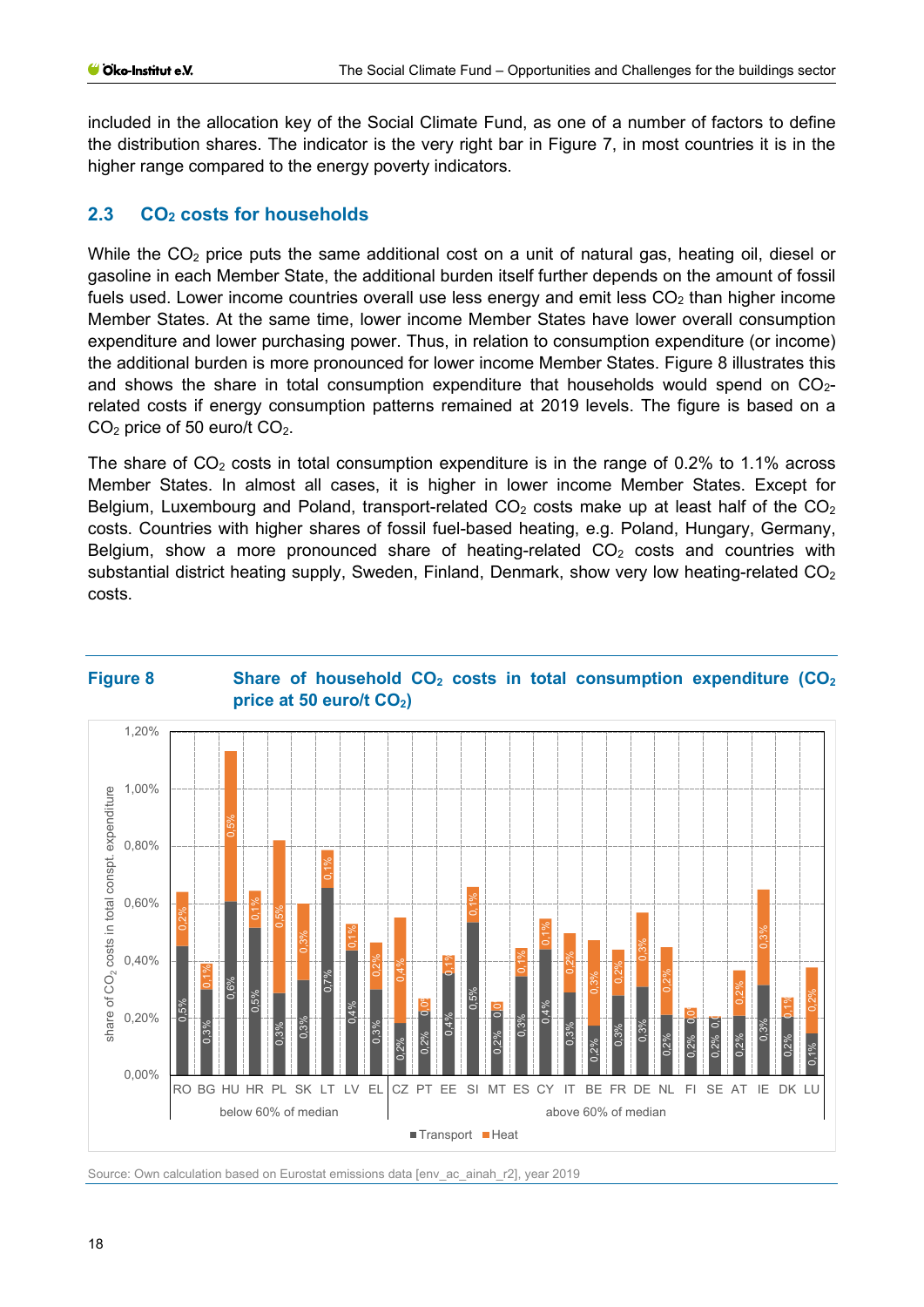Focusing on vulnerable households shows that the burden of  $CO<sub>2</sub>$ -related costs is distributed rather regressively among income groups. [Figure 9](#page-18-0) depicts the spread of burden for heatingrelated  $CO<sub>2</sub>$  costs among income quintiles. The range is most pronounced for households in countries with higher CO<sub>2</sub>-related heating costs. In the Czech Republic, for example, households in the lowest income quintile would spend twice as much of their total expenditure on heating  $CO<sub>2</sub>$ costs compared to households in the highest income quintile. In Hungary or Poland, it would be about 1.5 times as much. It can clearly be stated that lower income households, especially in lower income Member States, are substantially more affected by CO<sub>2</sub>-related costs than higher income households. With higher  $CO<sub>2</sub>$  prices, this effect becomes even more pronounced (compare Figure [10\)](#page-19-0).

# <span id="page-18-0"></span>**Figure 9 Share of household CO<sub>2</sub> costs for heating by income quintile (CO<sub>2</sub> price at 50 euro/t CO<sub>2</sub>)**



Source: Own calculation based on Eurostat emissions data [env\_ac\_ainah\_r2], year 2019; Structure of consumption expenditure by income quintile and COICOP consumption purpose [hbs\_str\_t223], Final consumption expenditure of households by consumption<br>purpose [nama\_10\_co3\_p3]; Mean consumption expenditure by income quintile [HBS\_EXP\_T133].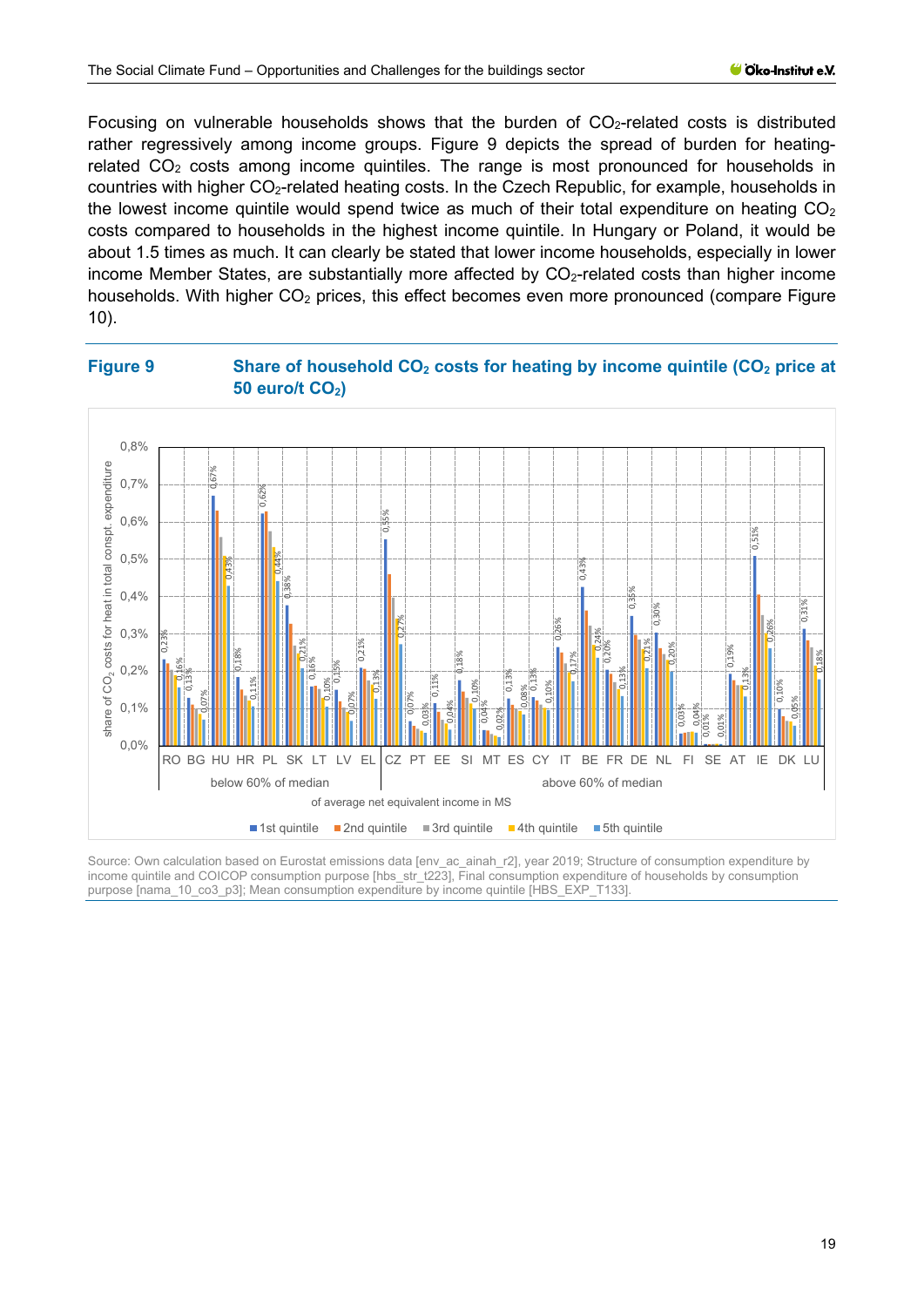

# <span id="page-19-0"></span>**Figure 10 Share of household CO<sub>2</sub> costs for heating by income quintile (CO<sub>2</sub> price at 110 euro/t CO<sub>2</sub>)**

Source: Own calculation based on Eurostat emissions data [env ac ainah r2], year 2019; Structure of consumption expenditure by income quintile and COICOP consumption purpose [hbs str t223], Final consumption expenditure of households by consumption purpose [nama\_10\_co3\_p3]; Mean consumption expenditure by income quintile [HBS\_EXP\_T133].

To get an understanding of the absolute  $CO<sub>2</sub>$  costs for vulnerable households in comparison to the size of the Social Climate Fund, we apply the definition of vulnerable households as outlined in section [2.2](#page-15-0) and assess  $CO<sub>2</sub>$ -related costs that vulnerable households would be exposed to if no efficiency or climate investment were to be implemented. To recall our working definition for vulnerable households: For each Member State, all households below the poverty line (i.e. below 60% of median equivalent disposable income) are considered vulnerable households (compare [Figure 7\)](#page-16-0). For Romania or Bulgaria, for example, this includes households in the first and half of the second income quintile. For higher income Member States, e.g. Germany, France, Belgium, it includes only households of the first income quintile

[Figure 11](#page-20-0) shows  $CO<sub>2</sub>$  costs for heating and transport for vulnerable households only, at different price levels of 50, 70 and 110 euro/t  $CO<sub>2</sub>$ . Notably, for vulnerable households heating-related  $CO<sub>2</sub>$ costs are far higher than transport-related  $CO<sub>2</sub>$  costs. This is in contrast to average households' patterns as shown in [Figure 8](#page-17-1) and reflects the fact that lower income households generally less often own a car in the first place and tend to drive less. [6](#page-19-1) and.Again, we see a large variation between Member States and from low income to high income Member States.

<span id="page-19-1"></span> $6$  The pattern might change in the in the future as more wealthier households are able to switch to hybrid or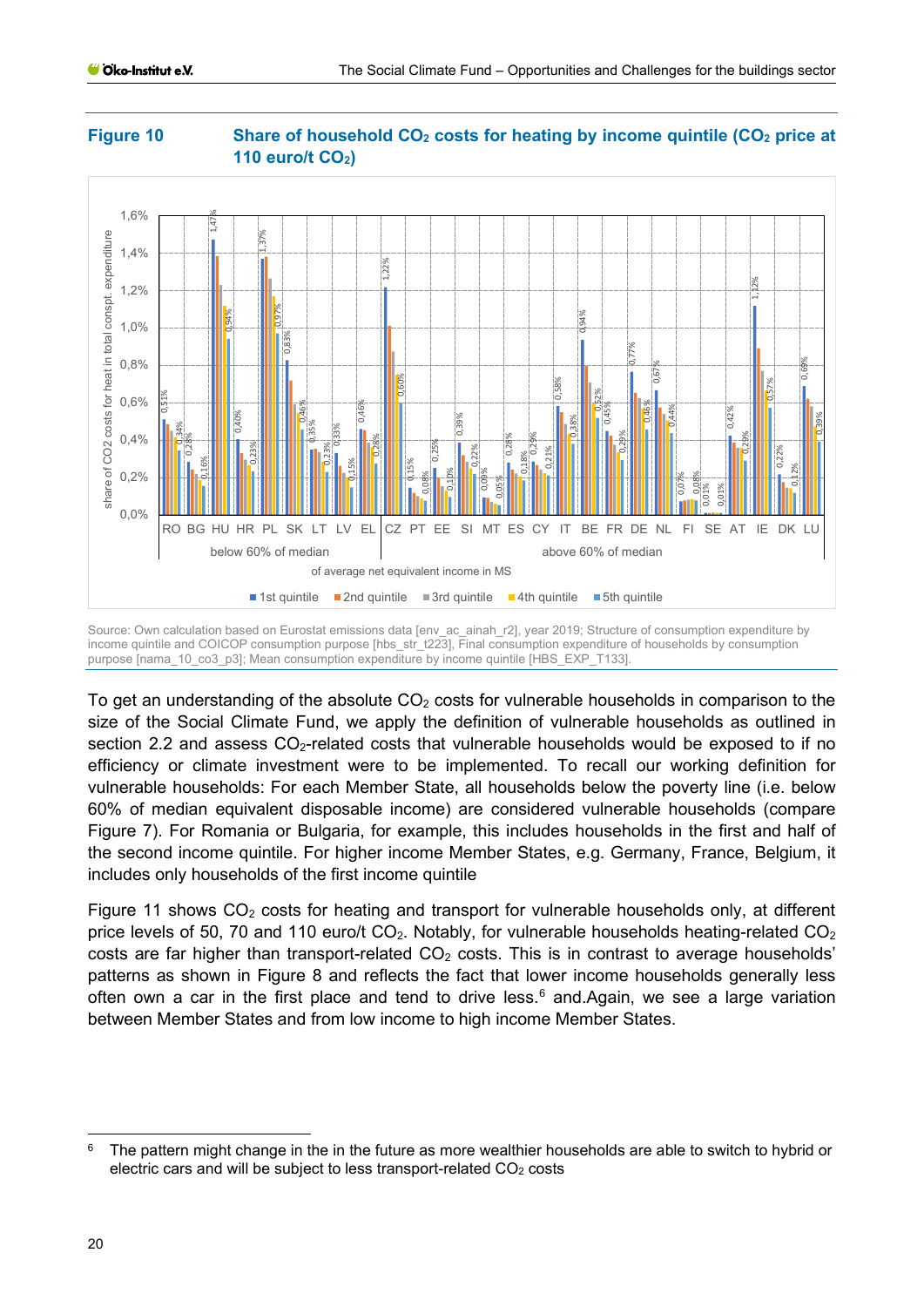

# <span id="page-20-0"></span>Figure 11 **Transport-** and heat-related CO<sub>2</sub> costs for vulnerable households at **different prices**

Weighted quintile approach: For each MS, all households below the poverty line (i.e. below 60% of median equivalent disposable income) are included. 50, 70 and 110 within the x-axes refer to euro/t CO2. Own calculation based on Eurostat emissions data [env\_ac\_ainah\_r2], year 2019

### <span id="page-20-1"></span>**Figure 12 Maximum SCF allocation and CO<sub>2</sub> costs for vulnerable households at different prices**



Source: as above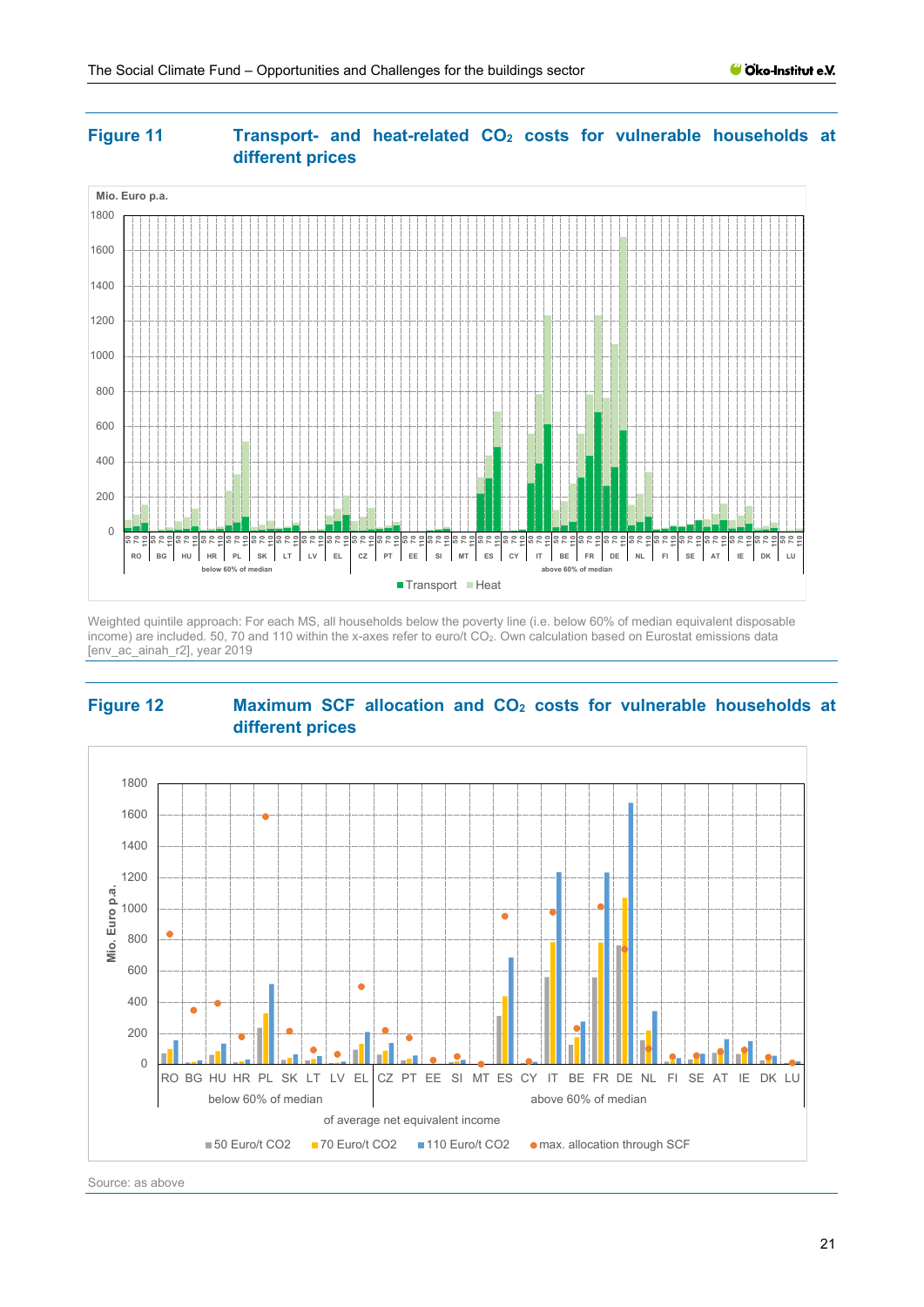Comparing CO2-related costs for vulnerable households to the maximum average annual budget available through the Social Climate Fund, [Figure 12](#page-20-1) reveals that the Social Climate Fund would in general be sufficient to compensate  $CO<sub>2</sub>$  costs for vulnerable households; in most Member States even at higher  $CO<sub>2</sub>$  prices. However, the key purpose of the Social Climate Fund is to not compensate households for additional costs but to provide support for investment to reduce emissions and relieve the  $CO<sub>2</sub>$ -related burden. This will ensure that  $CO<sub>2</sub>$  costs for vulnerable households will be lower or not occur in the first place and households will be more resilient to future price increases.

In the following analysis, we therefore consider investment needs for vulnerable households in more detail. The study takes a closer look at the heating sector, focusing on replacement of fossilbased heating systems with renewable-based systems. This allows insights into the need for investment support in climate friendly heating technology in light of the overall size of the Social Climate Fund.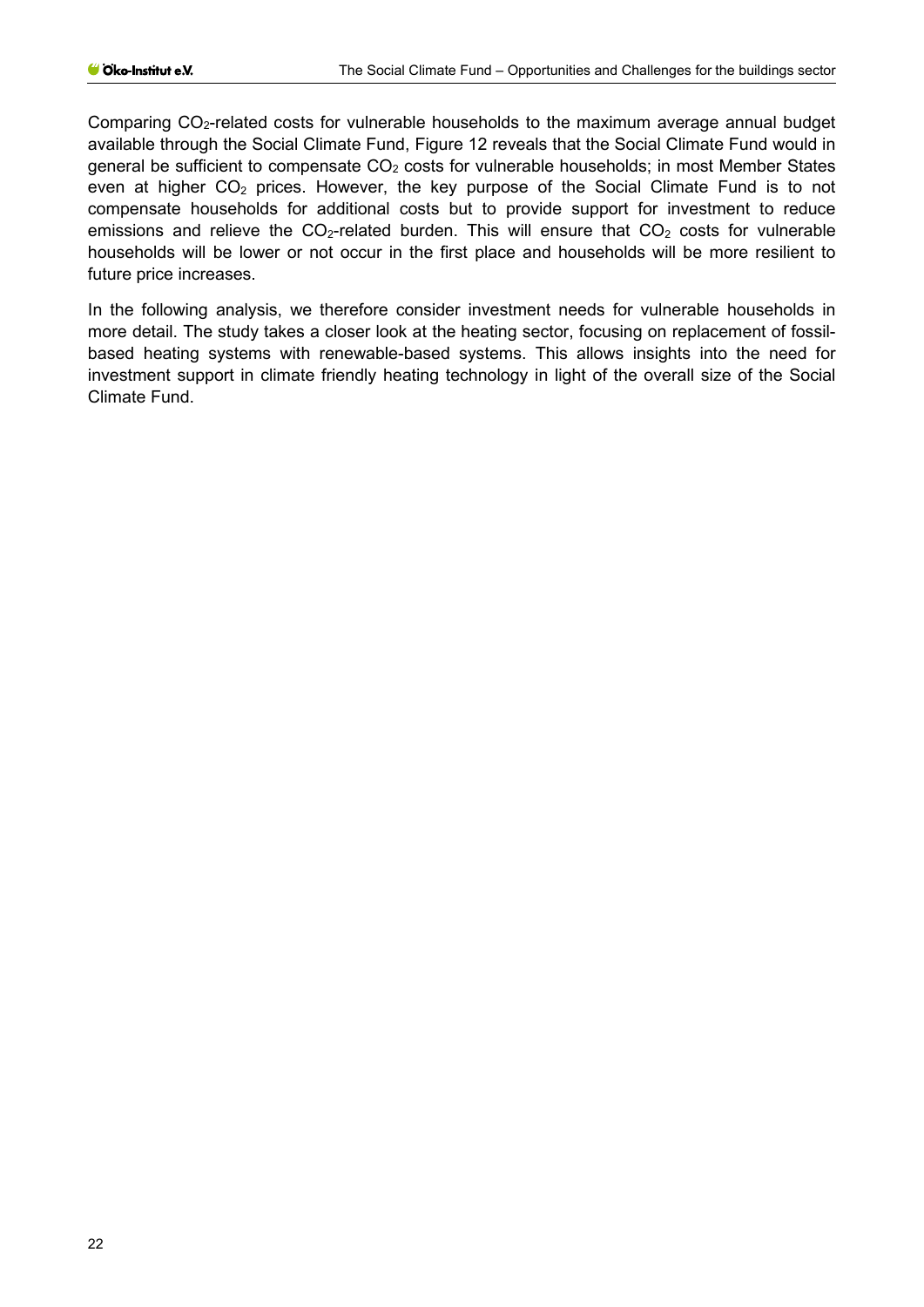### <span id="page-22-0"></span>**3 Investment needs: Estimation based on the example of heat pumps**

#### **Key findings of this chapter**

- In the context of the buildings sector, a key goal of the SCF is to support low-income households to increase energy efficiency and the transition to low carbon and fossil free heating. With more households becoming independent of fossil energies, the need for direct income support to compensate for the impact of  $CO<sub>2</sub>$ -pricing decrease.
- Investment needs for clean heating depend on the rate that fossil fuel heating systems can be replaced by clean heating.
- Even in the most optimistic scenario the complete replacement of fossil heating systems by heat pumps would take 14 years. Thus, in all configurations considered in this study, direct income support for ETS 2 costs is still needed to protect vulnerable households from carbon related costs.
- Incentivising high replacement rates from fossil to renewable heating systems increases support needs through investment support in the short term but is the right approach for long-term impact on emissions.
- The share of the SCF budget that is needed for direct income support varies significantly between the configurations considered in this study (18% to 65%) and depends mainly on the carbon price and replacement rate assumptions.
- Even with a fast-track replacement rate of 7%, low-income Member States would only need between 5% and 36% of the allocated SCF budget to compensate the investment in heat pumps and  $CO<sub>2</sub>$  costs while for several high-income MS the budget is reached or extended (not considering additional support needs for building insulation and transport).

The objective of the SCF is to compensate for additional burden from a  $CO<sub>2</sub>$  price and to support investments into technology that is needed for the transformation towards carbon-neutrality. In this chapter we estimate the investment and support needs for heat pumps for low-income households and compare them to the financial needs to compensate their burden of  $CO<sub>2</sub>$  pricing. It has to be noted that the needs considered here for investments are only one part, as there are additional investments needed in both the heating (e.g. insulation) and transport sectors. However, the results can be used as a proxy to get a better understanding of the interaction and relation between the two SCF elements direct income support and investment compensation. The investment needs for each Member State depend on the share of fossil heating and the investment costs of heating equipment. We assume that funding from the SCF is used to cover total costs for a heat pump, so that it is guaranteed that vulnerable households can afford the investment in a heat pump system and have stronger incentives to replace their fossil system and contribute to a high exchange rate. There are three main input parameters that have been varied in the analysis:

- It is under discussion if the SCF should start before the introduction of ETS 2 and how long the possible time lag should be. We have examined two options, i.e. the SCF starting 1 or 3 years earlier than ETS 2.
- Exchange rates for heating systems of 3% and 7% have been considered.
- The  $CO<sub>2</sub>$  price was set at 50 and at 110 euro/t  $CO<sub>2</sub>$ .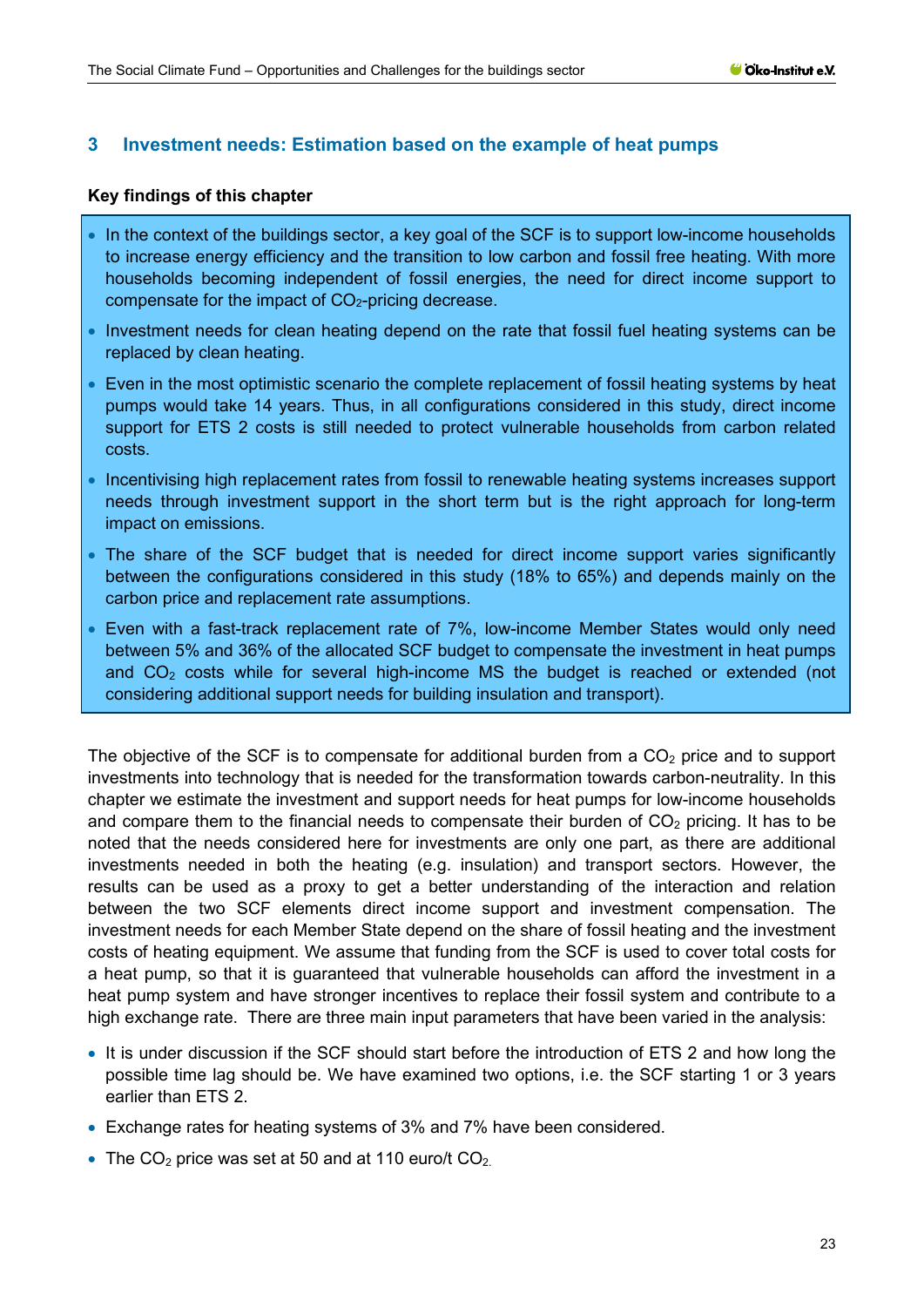For vulnerable households, we use the definition as discussed in chapter [2.2](#page-15-0) and applied in chapter [2.3,](#page-17-0) i.e. we consider households at risk of poverty to be vulnerable. Please note, that this is a working definition for the purpose of this study.

[Figure 13](#page-23-0) shows the yearly compensation needs for the emission costs from heating for vulnerable households resulting from the ETS  $2 CO<sub>2</sub>$  price and the support needs for investments in heat pumps. The left side of the figure shows the results for a yearly exchange rate of heat pumps of 3% and the ETS 2 starting one year after the implementation of the SCF. In the right-hand figure it is assumed that 7% of the heating systems are replaced by heat pumps and the ETS 2 starts with a time lag of 3 years after the start of the SCF. In both cases a  $CO<sub>2</sub>$  price of 50 euro/t  $CO<sub>2</sub>$  was anticipated.

<span id="page-23-0"></span>

It can be seen that a high replacement rate in combination with a bigger time lag of the ETS 2 can reduce the share of required compensation. On average, the compensation needs amount to 46% of total support in the first case and 18% in the second case. But it also gets apparent that compensation is a very relevant element for the entire duration of the SCF.

[Figure 14](#page-24-0) shows the average yearly support needs over the first period of the SCF for different exchange rates, time lags and for two different  $CO<sub>2</sub>$  prices. It can be seen that higher replacement rates result in higher support needs over the SCF duration as the resulting emission reduction cannot equalise the additional needs in this period. But it would reduce the support needs in a longer perspective. If a higher  $CO<sub>2</sub>$  price e.g. of 110 euro emerged the share of compensation needs would increase significantly to a level of 31% to 65%.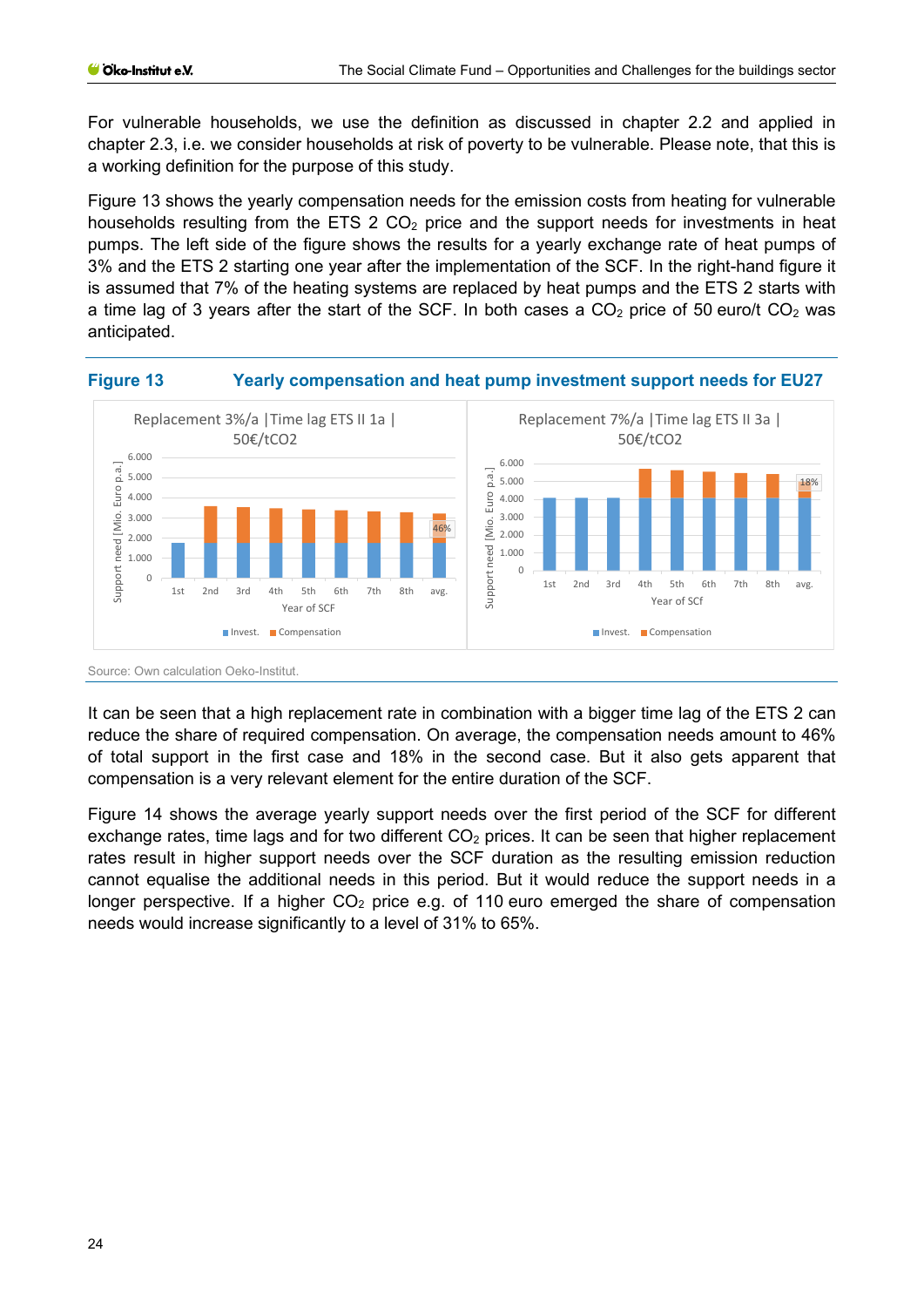#### <span id="page-24-0"></span>**Figure 14 Average yearly compensation and heat pump investment support needs for EU27**



[Figure 15](#page-25-0) and [Figure 16](#page-25-1) show the average yearly support needs per Member State considering compensation needs for heating and transportation emissions and investment support for heat pumps. In [Figure 15](#page-25-0) a yearly replacement rate of 3% is considered while in [Figure 16](#page-25-1) the yearly replacement rate is set at 7%. In both cases a  $CO<sub>2</sub>$  price of 50 euro/t  $CO<sub>2</sub>$  is considered, and it was assumed that a time lag between the start of ETS is one year. The support needs are compared with the Member State allocation of the ETS 2 revenues as derived in chapter [2.1.](#page-9-0) With a  $CO<sub>2</sub>$ price of 50 euro/t  $CO<sub>2</sub>$  and 25% of the total ETS 2 revenues dedicated to the SCF the resulting budget would be 72 billion euros in total, respectively 9 billion per year (SCF duration 2025-2032). For the comparison in [Figure 15](#page-25-0) and [Figure 16](#page-25-1) it must be kept in mind that only investment needs for heat pumps were considered and additional needs e.g. for buildings insulation and in the transport sector will occur.

The figures show that at a price of 50 euros/t  $CO<sub>2</sub>$ , the SCF budget is sufficient to provide investment support for heat pumps and compensate for remaining energy and transport related  $CO<sub>2</sub>$  costs in all low-income Member States. Even with a fast-track replacement rate of 7%, lowincome Member States would only need between 5% (Bulgaria) and 36% (Greece) of the allocated SCF budget to compensate the investment in heat pumps and  $CO<sub>2</sub>$  costs. While in this case for several high-income Member States the SCF budget is reached or even extended (without considering the additional investment needs). In EU27 average 70% of the SCF budget is needed to compensate the here considered costs.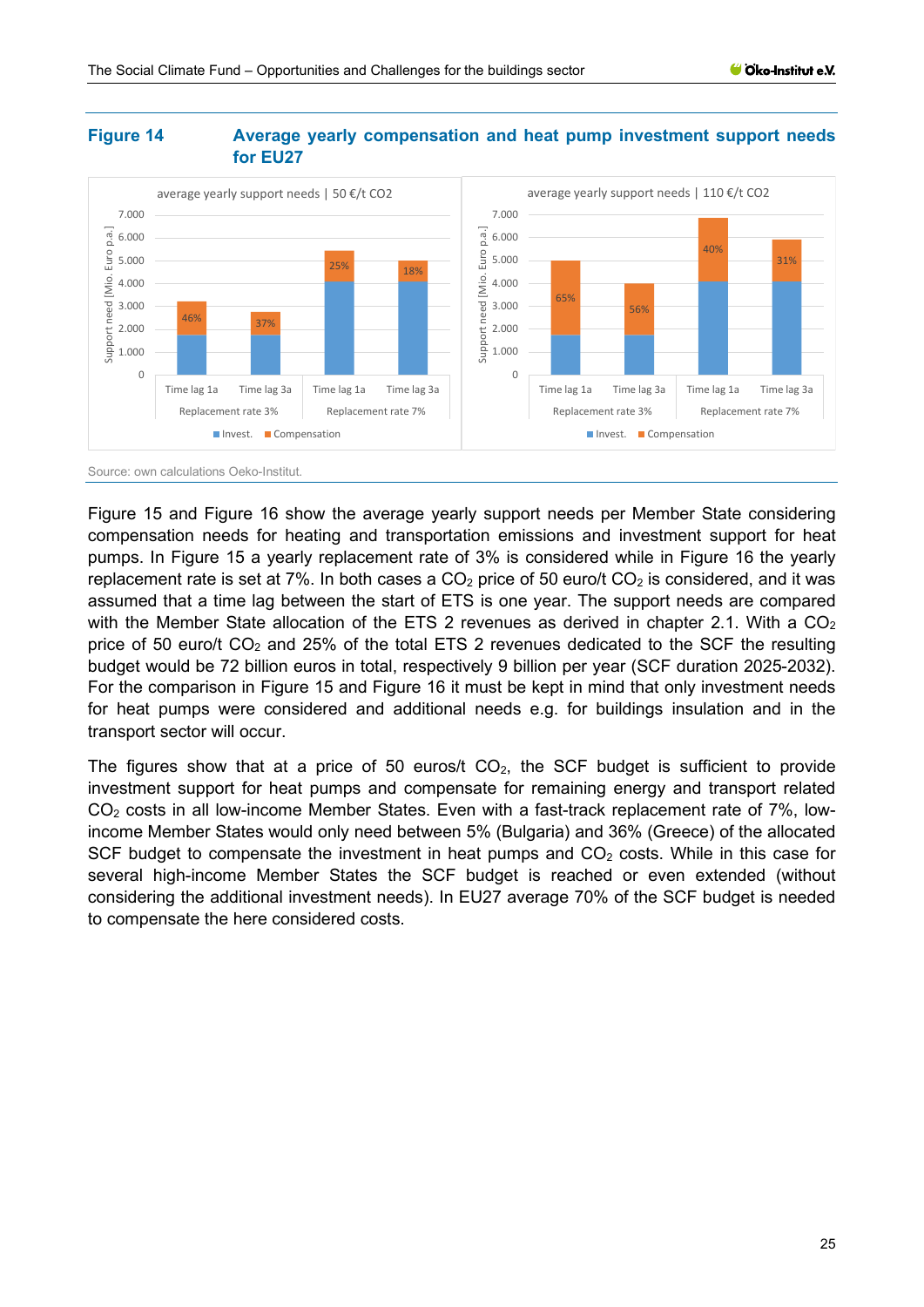# <span id="page-25-0"></span>**Figure 15 Average yearly support needs per MS including investment needs for heat pumps considering an exchange rate of 3%**



Source: Own calculations

### <span id="page-25-1"></span>**Figure 16 Average yearly support needs per MS including investment needs for heat pumps considering an exchange rate of 7%**



Source: Own calculations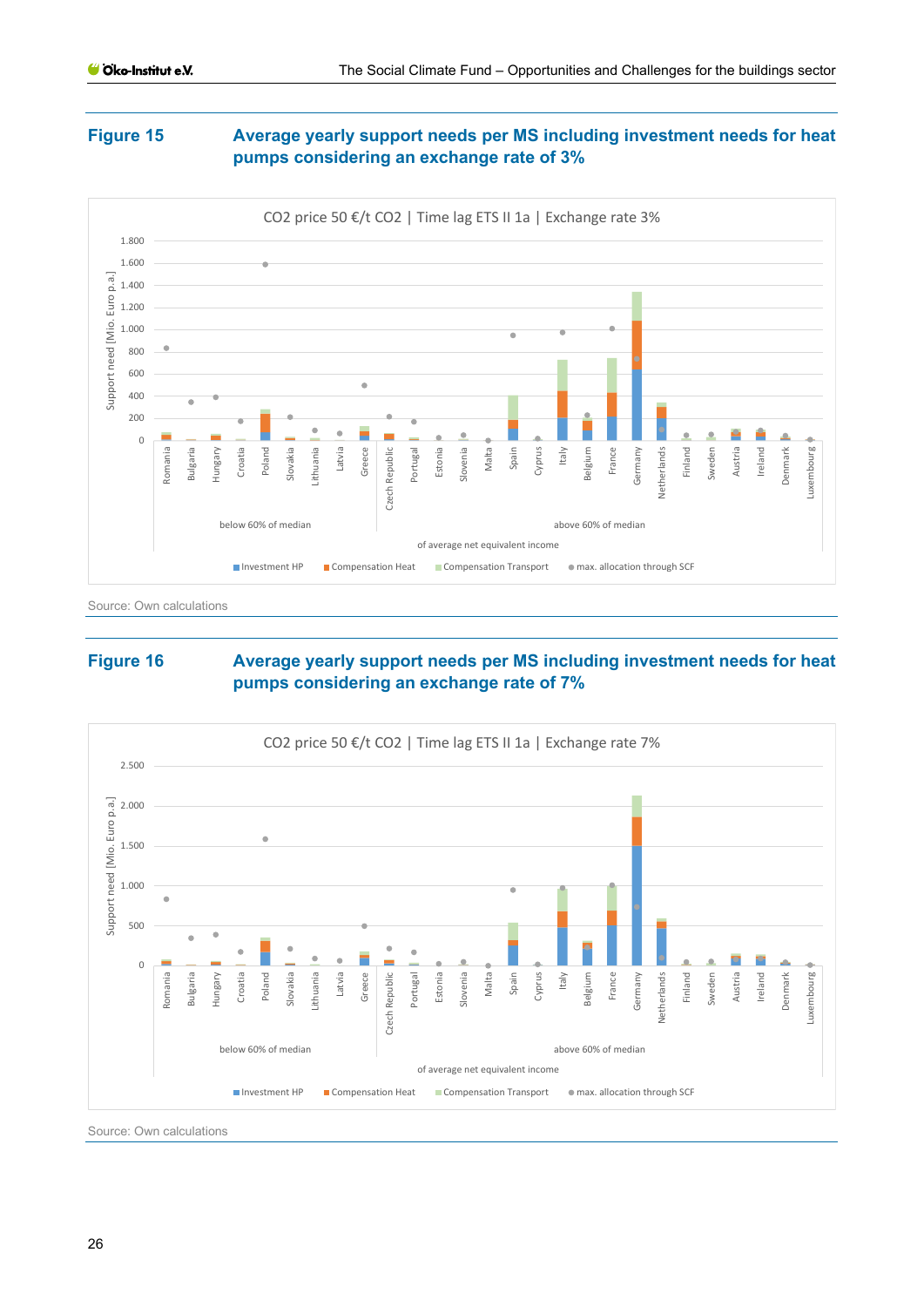# <span id="page-26-0"></span>**4 Eligibility and monitoring**

#### **Key findings of this chapter**

- The Social Climate Fund needs to provide a strong framework to ensure that the funding is used for measures that effectively support the decarbonisation of heating (and transport) and that it is directed specifically at vulnerable households
- No investments in fossil heating: Moving away from fossil fuels for heating is the most direct way of avoiding paying a carbon price under the ETS 2 and important for decarbonising Europe's buildings. Investment support provided through the Social Climate Fund must be directed at replacing fossil heating with renewables and supporting deep renovations as defined in the Energy Performance of Buildings Directive.
- Targeted support for vulnerable households: The SCF needs to provide clear criteria to define vulnerability and to ensure that funding is directed at these households. The framework can draw upon experiences with national programmes addressing vulnerable households, where eligibility is mainly defined based on income and/or linked to social welfare. Next to support for vulnerable households living in their own buildings, rented households need to be addressed.

The introduction of the Social Climate Fund requires a clear framework to define and operationalise the measures to be eligible under funding schemes as well as the target group addressed by the funding. With the key objectives of the Social Climate Fund being the support of vulnerable households and micro-enterprises in reducing greenhouse gas emissions in transport and buildings and to provide income support to these households, it needs to be ensured that the funding is used to effectively and efficiently support these objectives.

The following sub-chapters discuss criteria for eligibility of measures and target groups under the perspective of climate change mitigation (Section [4.1\)](#page-26-1) and the social objectives (Section [4.2\)](#page-27-0).

### <span id="page-26-1"></span>**4.1 Climate Aspects**

In the Commission proposal regarding the Social Climate Fund, the climate aspects are defined in two parts. Firstly, more general, states in the preamble that the fund should be in accordance with the NECPs and the Paris Agreement as well as the EU climate targets. Secondly, regarding precise criteria, the proposal is based on the use of the "do no significant harm" principle.

According to Art. 4 of the SCF proposal, the "do no significant harm" (DNSH) principle requires the national Social Climate Plans to explain "how the Plan ensures that no investment or measure, included in the Plan does significant harm to environmental objectives within the meaning of Article 17 of Regulation (EU) 2020/852" (Taxonomy). In the taxonomy, the principle of "do no significant harm" is developed in greater detail as well as a method to assess its fulfilment. Every measure needs to be checked regarding its impact on six environmental objectives. It is explicitly stated that this assessment shall consider "both the environmental impact of the activity itself and the environmental impact of the products and services provided by that activity throughout their life cycle" (Article 17, par. 2). If any "significant adverse impact" can be found, then the measure does not respect the principle.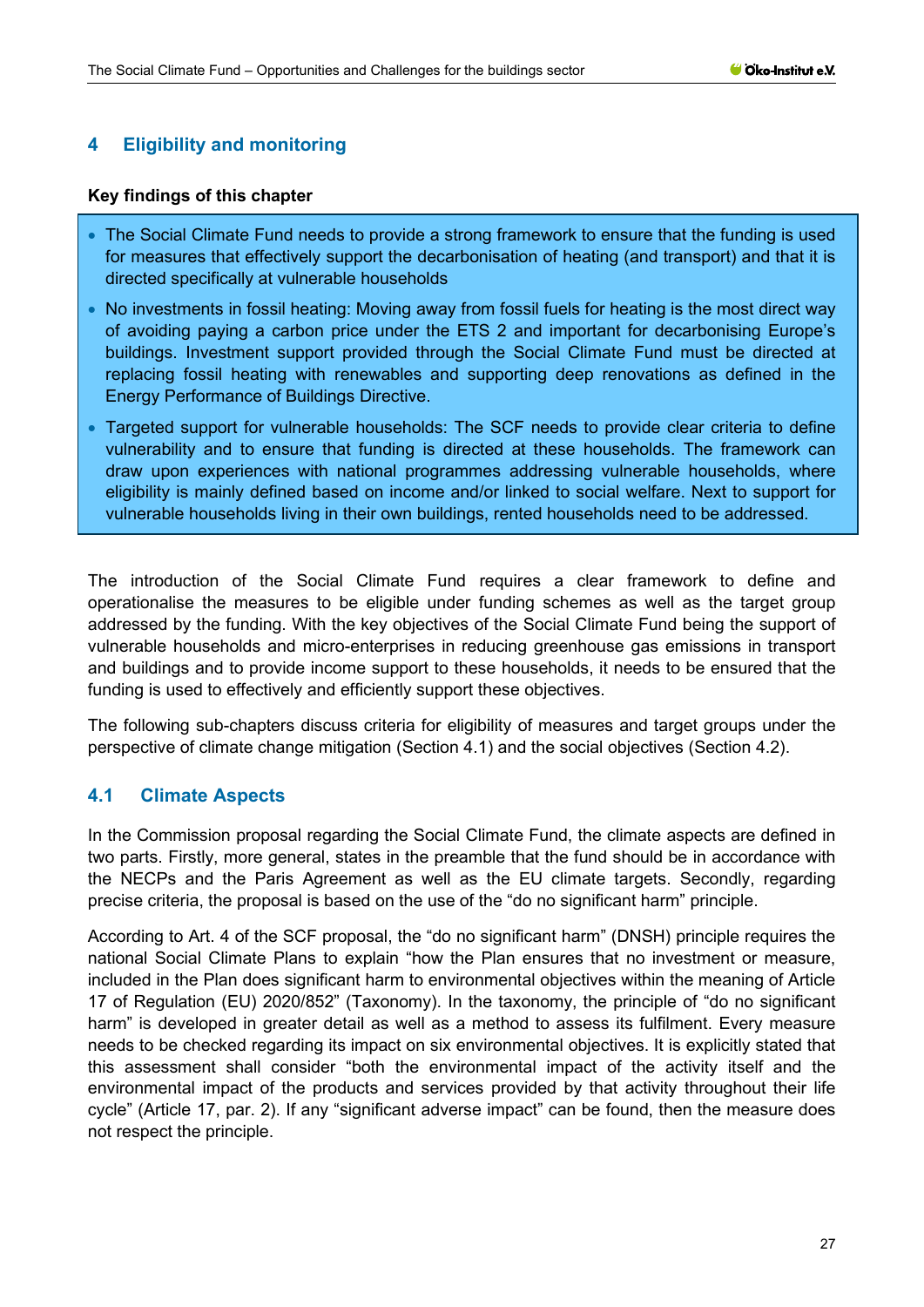Recital (18) of the Commission proposal for the SCF stated that the "Commission intends to issue technical guidance to the Member States (…) [which] will explain how the measures and investments must comply with the principle of 'do no significant harm' ".

To understand how exactly this principle is assessed it is of interest to look at an existing fund using the same principle. One such fund is the Recovery and Resilience Facility. In the Recovery and Resilience Facility regulation, the same definition of the DNSH principle is used (Article 2, par. 6, 2020/852). The regulation is accompanied by a technical guidance notice explaining the application of the DNSH principle (2021/C 58/01).

In Annex IV of the technical guidance, examples of how to implement the DNSH assessment are given. In example 1, various energy efficiency measures in existing buildings including the replacement of coal/oil-based heating systems with gas condensing boilers are deemed as fulfilling the DNSH criterion<sup>7</sup>. As subsidies for gas-condensing boilers are not consistent with the EU climate targets, any subsidies for fossil fuel heating explicitly needs to be excluded from the SCF.

Looking at the assessment of the DNSH principle within the Recovery and Resilience Facility enables to understand the principle as a comparatively weak tool, highly depending on the understanding of the word "significant". Most measures seem to solely have an insignificant impact on environmental objectives. However, there is neither a mechanism in place to quantify what indeed counts as "significant", nor a way of assessing the accumulated impact of many such "insignificant" negative impacts.

In conclusion, if the social Climate Fund is to comply with the EU climate targets and the Paris Agreement, the application DNSH principle needs to be strengthened to clearly exclude investments in fossil heating. The guidance notice announced by the Commission within the proposal thus has an important role.

It is essential that the approach ensures that investment support provided through the Social Climate Fund is directed at replacing fossil heating with renewables and supporting deep renovations as defined in the Energy Performance of Buildings Directive. This criterion needs to be clearly formulated and monitored, as several Member States still provide funding for fossil heating<sup>[8](#page-27-2)</sup>. Subsidies for fossil fuel heating would only perpetuate the need for compensation as well as the climate change crisis.

# <span id="page-27-0"></span>**4.2 Social Aspects**

The other crucial aspect of the Social Climate Fund is its social dimension. The specific objective of the SCF is the support of "households, micro-enterprises and transport users, which are vulnerable and particularly affected by the" extension of the Emission Trading System (Article 1).

In point (11) of article 2, vulnerable households are defined as "'households in energy poverty or households, including lower middle-income ones, that are significantly affected by the price impacts of the inclusion of buildings into the scope of Directive 2003/87/EC and lack the means to

<span id="page-27-1"></span><sup>7</sup> Similarly, example 4 considered in Annex IV of the technical guidance illustrates the problem on the aspect of transportation. Here, a new highway equipped with electrical charging stations is also shown to respect the DNSH principle as it contributes to transport electrification.

<span id="page-27-2"></span><sup>8</sup> For an overview see e.g. https://www.coolproducts.eu/failing-rules/mapping-europes-subsidies-for-fossilfuel-heating-systems/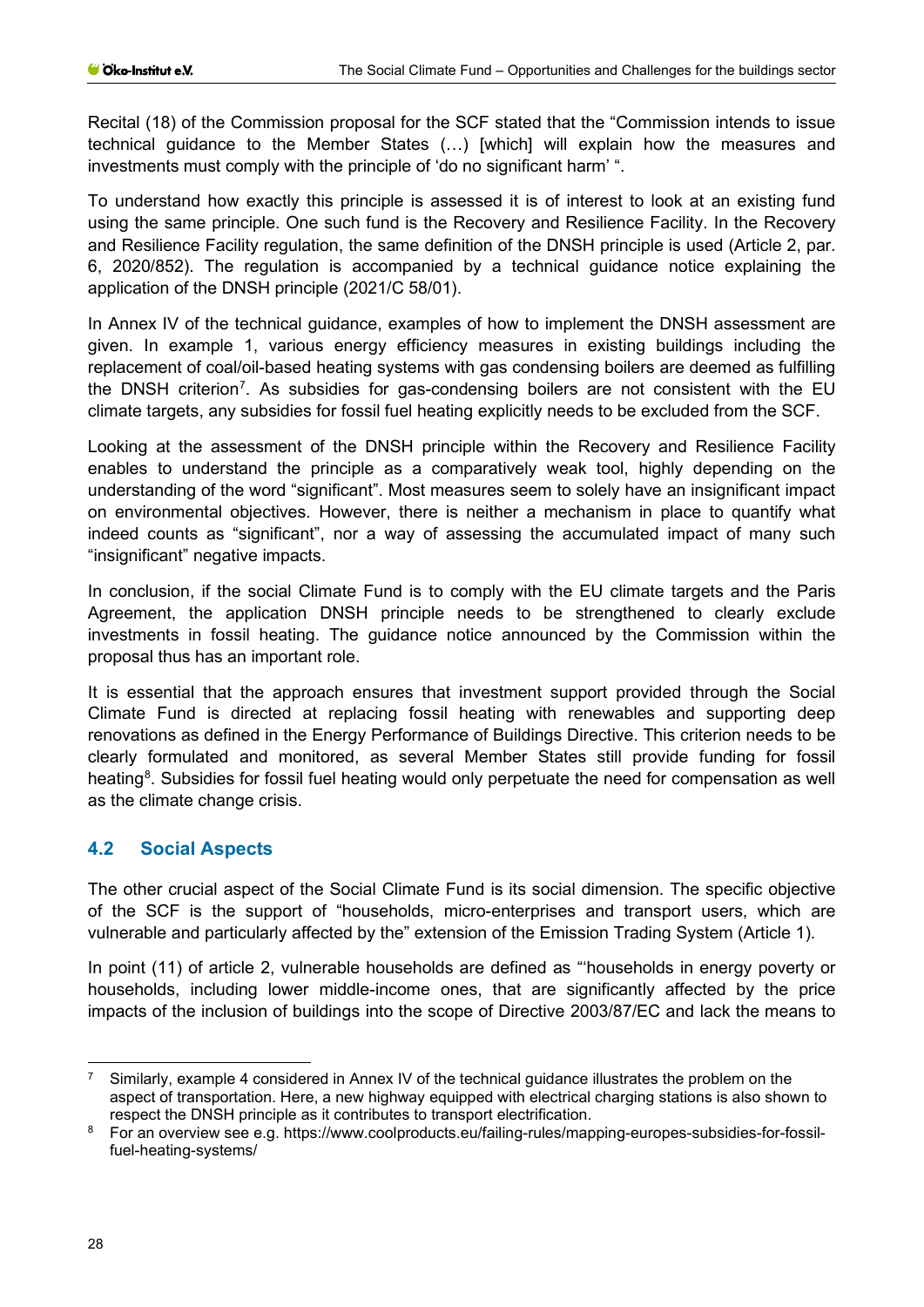renovate the building they occupy;" In turn, energy poverty is defined in accordance with the recast proposal of the directive on energy efficiency, meaning "a household's lack of access to essential energy services that underpin a decent standard of living and health, including adequate warmth, cooling, lighting, and energy to power appliances, in the relevant national context, existing social policy and other relevant policies" (Art. 2, point 49, 021/0203 (COD)).

While in the assessment part of our study (chapter [2](#page-8-0) and [3\)](#page-22-0), we use a simple working definition for vulnerability, i.e. "people-at-risk-of-poverty", a more profound but still operational and verifiable definition would need to be agreed upon that reflects both households' needs and burden.

### <span id="page-28-0"></span>**4.2.1 Comparison with other funding schemes within the Common Provision**

Several funds, including the European Social Fund Plus (ESF +) and the Just Transition Fund (JTF), are regulated through the Common Provision (2021/1060). The plans laid out by the Member States for the different schemes are summarized in one document called "Partnership Agreement". The agreements are to contain so-called "performance frameworks" for each program as well as enabling conditions regarding the specific objectives set out (Article 15 and 16). Within the annex, the methodology for both the enabling conditions and the performance frameworks is described. The performance frameworks consist of output and result indicators for the assessment and monitoring as well as of targets for these indicators in 2024 and 2029. These indicators and the enabling conditions both include social criteria. The enabling conditions for ERDF and ESF+ include a National strategic policy framework for social inclusion and poverty reduction entailing diagnosis of poverty as well as measures to prevent and combat segregation (Annex 4, 4.4). An example of social output indicators is found within the regulation on the ESF+ in the Annex 3 (2021/1057). Here, the indicators report the number of people profiting from each program as well as criteria regarding these recipients such as: age, nationality, disabilities, homelessness etc..

### <span id="page-28-1"></span>**4.2.2 Approaches in Member States**

On EU level, no existing fund addresses the same target group as the Social Climate Fund. However, on a national level, programs targeting energy poverty through direct income support and/or investment support in renovation and heating system implementation already exist. [Figure](#page-29-0)  [17](#page-29-0) provides an overview of selected examples of programs focusing on investment support with targeted support specifically for vulnerable households.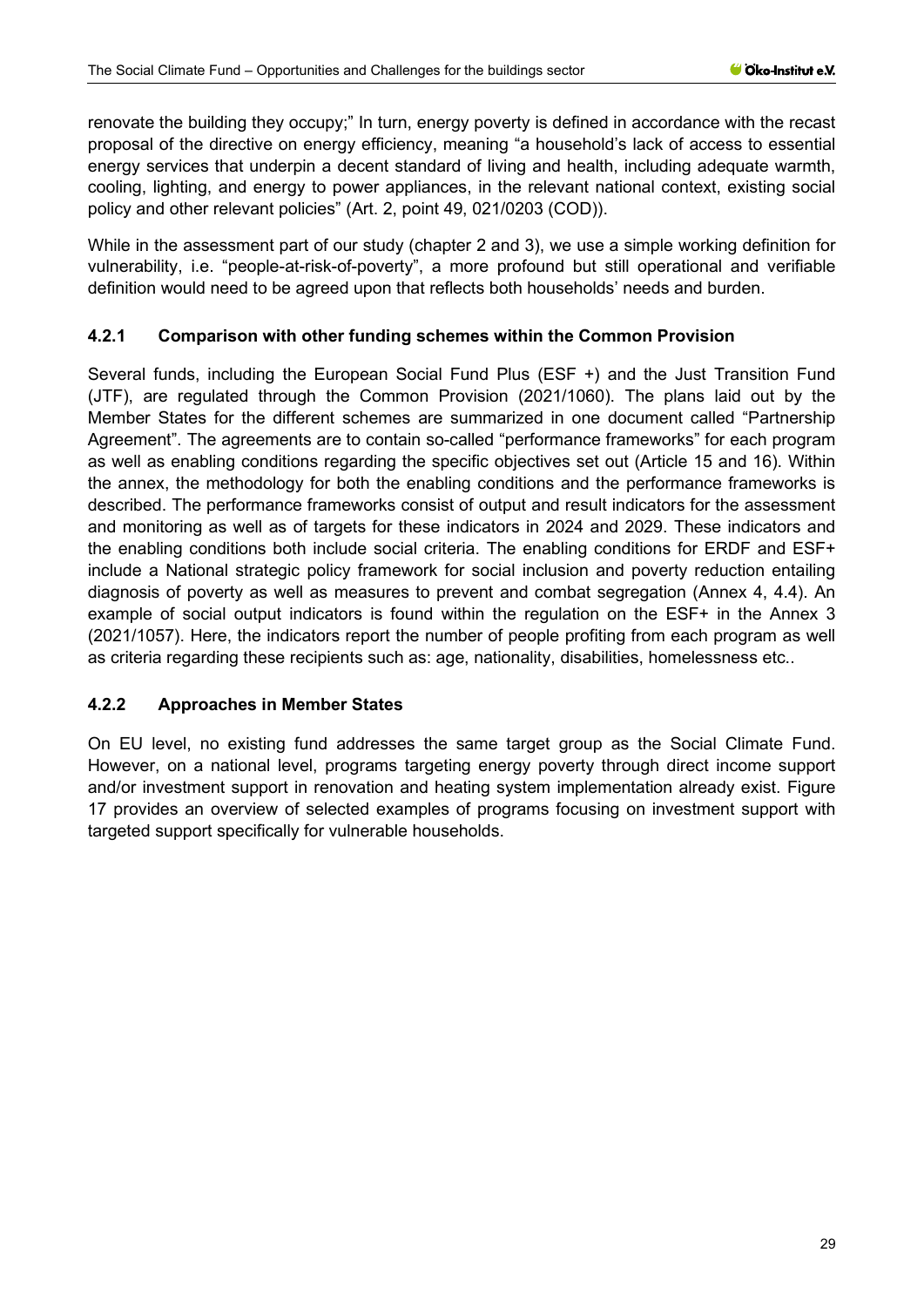#### <span id="page-29-0"></span>**Figure 17 Selected funding schemes specifically targeting low-income households**



The Better Energy Warmer Homes Scheme<sup>[9](#page-29-1)</sup> in Ireland finances free-of-charge energy efficiency measures for homeowner receiving social welfare payment. The Irish example shows a restrictive definition of vulnerable households aligned with social welfare criteria. Other programs include more households as the eligibility is tied to an income level. The "Sauber Heizen für Alle"<sup>[10](#page-29-2)</sup> program in Austria gives out grants to the lowest two income deciles to support specific measures: the exchange of oil or gas heaters for district heating connection, central wood heating station (Holzzentralheizungsgerät) or heat pumps. Both these programs thus do not require any kind of financial contribution by the homeowners. By contrast, the programme "Renopack/Ecopack"[11](#page-29-3) in Belgium relies on a zero-interest rate loan repayable over a maximum of 30 years as financing source.

There is a lack of financial support schemes that specifically address the rented housing stock. In almost all cases ownership or co-ownership is required for receiving the financial support. One

<span id="page-29-1"></span><sup>9</sup> See<https://www.seai.ie/publications/Scheme-and-Application-Guidelines.pdf>

<span id="page-29-2"></span><sup>10</sup> See<https://www.land-oberoesterreich.gv.at/270992.htm>

<span id="page-29-3"></span><sup>11</sup> See<https://www.wallonie.be/fr/actualites/prets-taux-zero-maintien-du-soutien-au-dispositif-renopackecopack>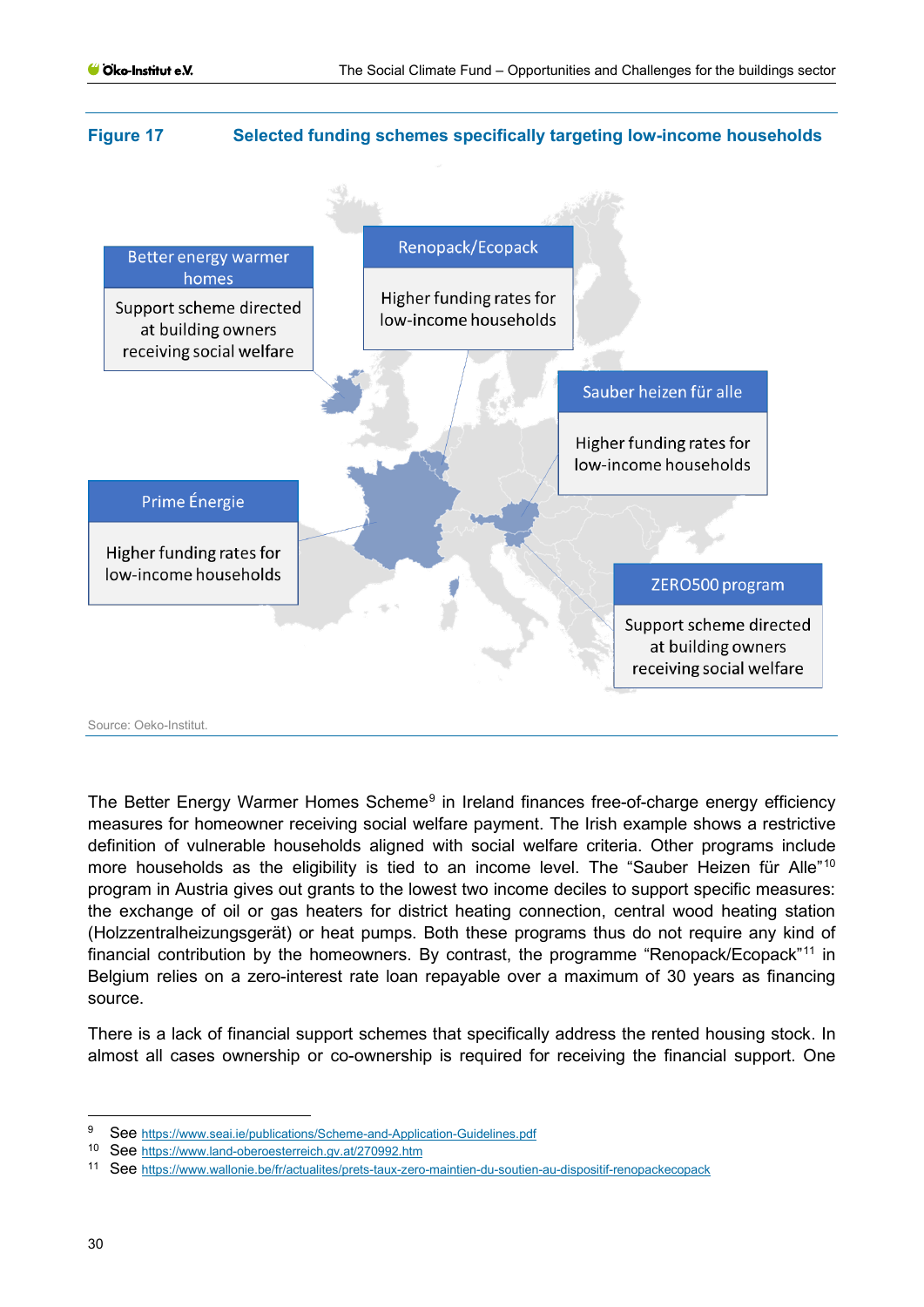programme that is also open to tenants is the "Coup de pouce chauffage et rénovation" programme in France. It is a part of the program "Prime énergie"<sup>[12](#page-30-1)</sup> and provides grants for heating system replacement.

# <span id="page-30-0"></span>**4.2.3 Recommendation for social aspects**

A clear framework is needed to ensure that funding is targeted at vulnerable households. The SCF needs to provide clear criteria to operationalise vulnerability and to ensure that funding is directed at these households. The framework can draw upon experiences with national programmes addressing vulnerable households, where eligibility is mainly defined based on income and/or linked to social welfare. Next to support for vulnerable households living in their own buildings, rented households need to be addressed.

A monitoring scheme for the Social Climate Fund needs to be designed to ensure that funding is spent according to the objectives of the fund. A similar approach as for the existing funds (see Section [4.2.1\)](#page-28-0) can be used, where enabling conditions and output/result indicators could contribute to ensure that the objective of the fund is met, and the money indeed supports the most vulnerable. A key element is the definition of the target group for the funding. As a uniform definition of energy poverty and vulnerable households for all Member States would not reflect the great differences in situations across the EU, it could be of interest to use several different indicators that reflect vulnerability. Thus, the assessment could be tailored to the specific context of the country whilst still giving a clear reporting framework.

<span id="page-30-1"></span><sup>12</sup> See<https://www.aide-sociale.fr/prime-energie/>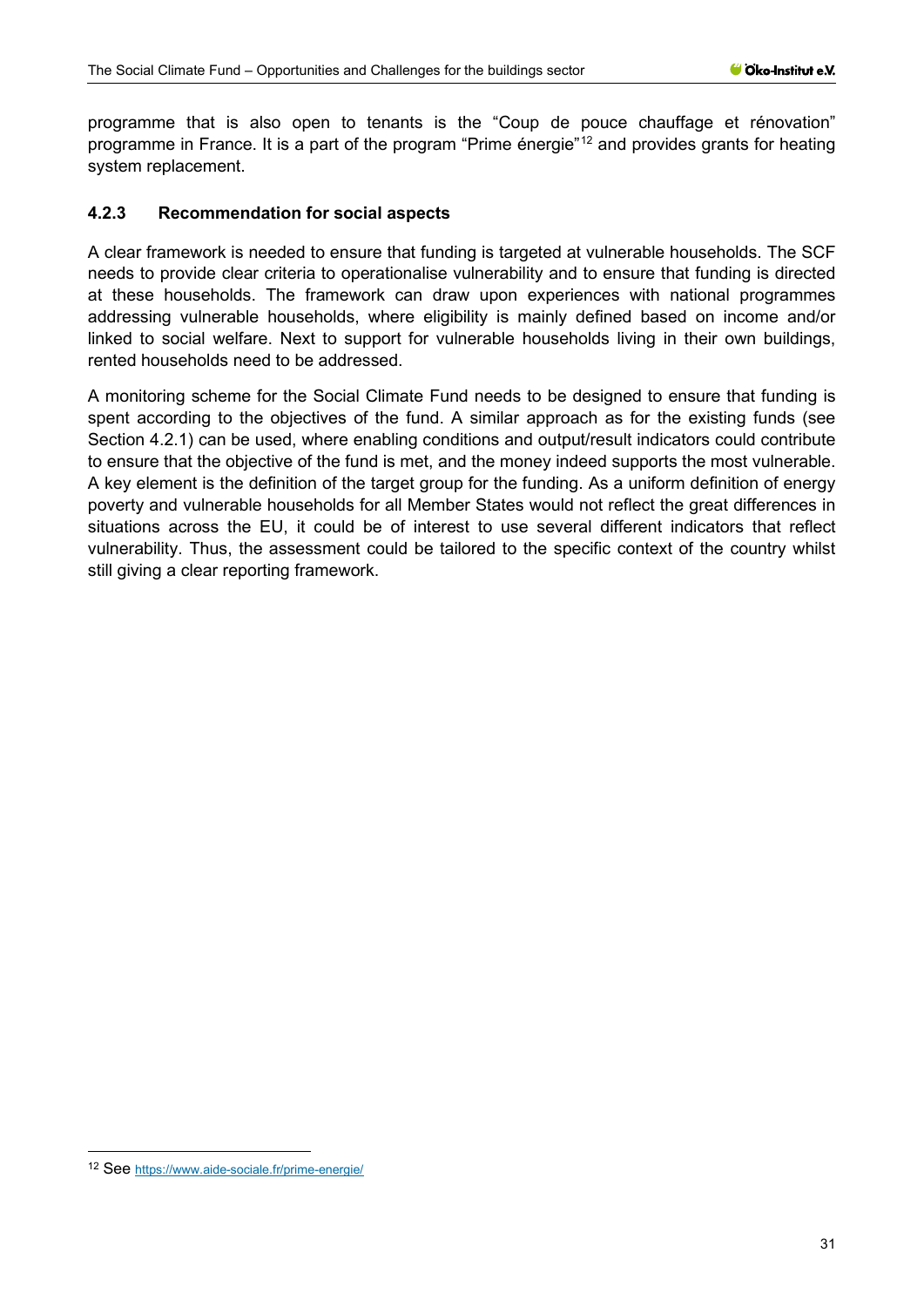### <span id="page-31-0"></span>**5 Conclusions and Recommendations**

The Social Climate Fund has the potential to be the first fund of its kind to specifically cushion the impacts of carbon pricing on vulnerable households and support them in participating in a sociallyjust energy transition through structural measures to decarbonise their homes and transport.

#### **Size of the fund and distribution between Member States**

The Social Climate Fund presents an important solidarity element for distribution of auctioning revenues. The Social Climate Funds redistributes auctioning revenues to low-income Member States which have lower purchasing power parity and are significantly more affected by a uniform EU-wide carbon price from the ETS 2.

To keep the solidarity component, the Social Climate fund should not be a pre-fixed amount of 72.2 billion euros as currently foreseen, but be a specific and sufficient share of auctioning revenues to ensure sufficient funding with rising carbon prices.

The definition of vulnerable groups is key to assess whether the size of the Social Climate Fund is sufficient for investment support and compensation through direct income support of vulnerable households. A definition is needed to identify the number of vulnerable households in each Member States and to design tailor-made, target specific measures that those households can apply for.

Heating related carbon costs affect vulnerable households more than transport related costs. Therefore, investment in climate friendly heating technology has high leverage for alleviating carbon cost related burden. The size of the Social Climate Fund is in principle sufficient to compensate vulnerable households for their  $CO<sub>2</sub>$  costs, at least at low  $CO<sub>2</sub>$  prices. However, more importantly, the Social Climate Fund is designed to support investment in climate friendly technology so that  $CO<sub>2</sub>$  related costs for vulnerable households decline and households become resilient towards rising prices.

#### **Investment needs**

The Social Climate Fund can provide much needed investment support for vulnerable households to replace fossil heating systems by renewable heating and by increasing energy efficiency. The investment needs for each Member State depend on the share of fossil heating and the investment costs of the heating equipment. We assume that funding from the SCF is used to cover total costs for a heat pump, so that it is guaranteed that vulnerable households can afford the investment in a heat pump system and have stronger incentives to replace their fossil system and contribute to a high exchange rate. Higher replacement rates result in higher investment support needed for vulnerable households. At the same time emissions are reduced so that less compensation for carbon induced costs is needed.

Due to the long investment cycles in the buildings sector, even at a replacement for heating technologies of 7% per year, it will take 14 years for all heating systems to be exchanged. This means that direct income support from the Social Climate Fund will still be needed for those vulnerable households whose heating system has not been exchanged yet. If the SCF is introduced with more lead time (three years ahead of the ETS 2 rather than one year as currently foreseen) compensation needs are significantly reduced.

It can be concluded that incentivising replacement of fossil fuel heating by renewable heating systems increases total support needs in the short term but is the right approach for a long-term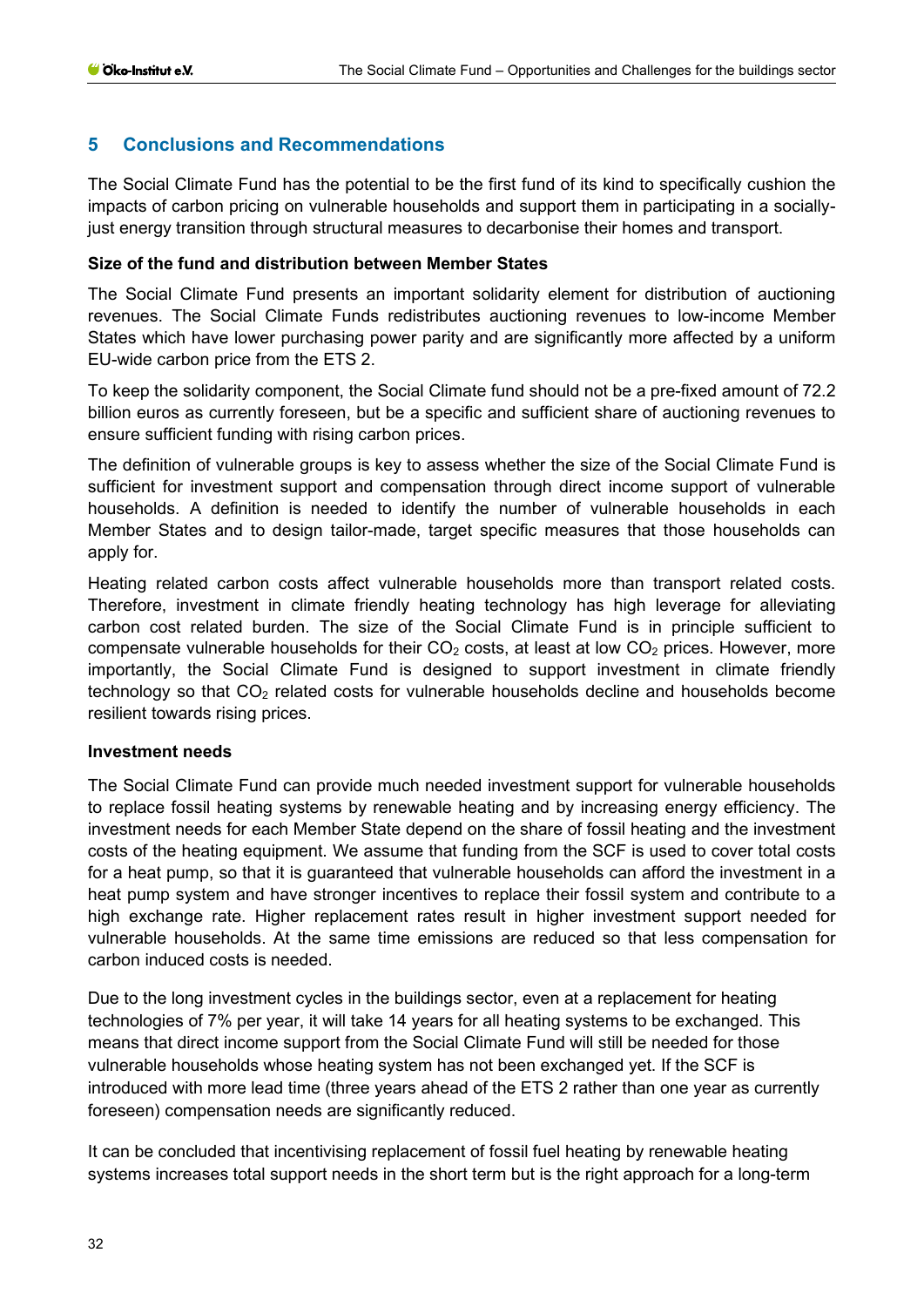impact on emission reductions, thus reducing the need for direct income support. Even with a fasttrack replacement rate of 7%, low-income Member States would only need between 5% and 36% of the allocated SCF budget to compensate the investment in heat pumps and  $CO<sub>2</sub>$  costs while for several high-income MS the budget is reached or extended (not considering additional support needs for building insulation and transport).

### **Eligibility and monitoring**

The Social Climate Fund needs to provide a strong framework to ensure that the funding is used for measures that effectively support the decarbonisation of heating and transport and that it is directed specifically at vulnerable households: Investment support provided through the Social Climate Fund must be directed at replacing fossil heating with renewables and supporting deep renovations as defined in the Energy Performance of Buildings Directive. This criterion needs to be clearly formulated and monitored, as several Member States still provide funding for fossil heating.

A clear framework is needed to ensure that funding is targeted at vulnerable households. The SCF needs to provide clear criteria to operationalise vulnerability and to ensure that funding is directed at these households. The framework can draw upon experiences with national programmes addressing vulnerable households, where eligibility is manly defined based on income and/or linked to social welfare. Next to support for vulnerable households living in their own buildings, households and micro-users with rental contracts need to be addressed.

#### **Further research**

The analysis focuses on clean heating technology in the residential sector. To assess whether the Social Climate Fund budget is sufficient to protect vulnerable groups and support their transition towards low carbon emissions, additional analysis will be needed for investment in buildings insulation as well as for investment and income support for access to zero- and low-emission mobility and transport.